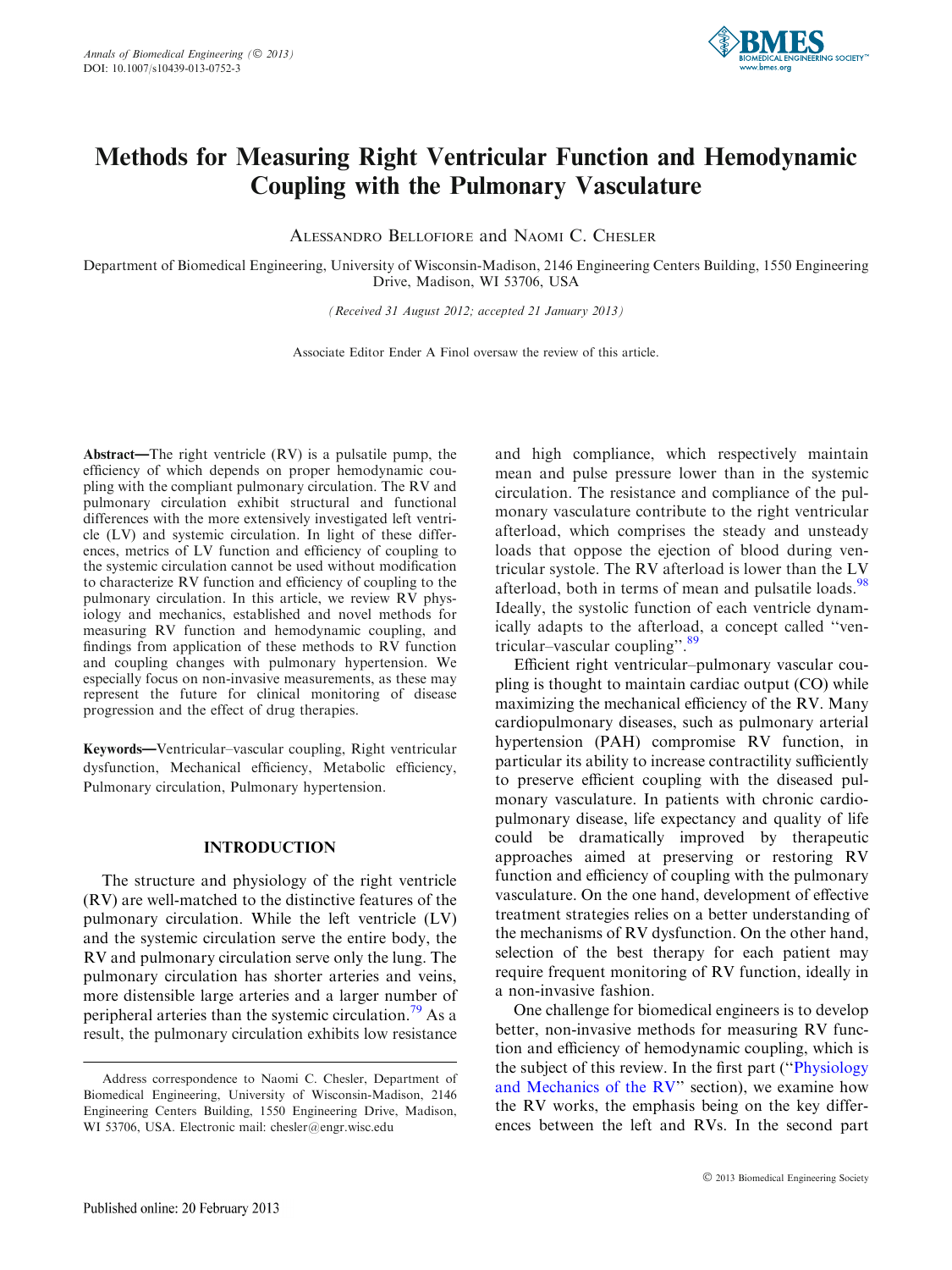<span id="page-1-0"></span>(''[Methods for Measuring RV Function](#page-5-0)'' section), we review established and novel methods for measuring RV function and right ventricular–pulmonary vascular coupling efficiency. In the third part (''[RV Dysfunction](#page-9-0) [in Pulmonary Hypertension](#page-9-0)'' section), we provide examples of how these methods can be used to investigate RV dysfunction and failure in particular due to pulmonary vascular disease.

#### PHYSIOLOGY AND MECHANICS OF THE RV

## The RV is not the LV

Historically, the RV has been paid less attention than the LV. The lower pressures it must generate make it less prone to dysfunction and valvular diseases. However, progression of RV dysfunction to failure occurs in a number of diseases, including pulmonary hypertension, and is frequently fatal. When in the last decades awareness increased about the importance of the pathophysiology of the RV and the pulmonary circulation, it appeared convenient to adopt methods and metrics already established for the LV and systemic hypertension. However, despite the obvious similarities between the left and the right sides of the heart, some remarkable differences exist, and these differences can make the use of LV-based metrics impractical in the RV or the results questionable.

The RV is a crescent-shaped chamber that wraps around the LV. The complex shape makes estimation of volumes and surface areas challenging. The RV free wall is thinner than the LV free wall as a consequence of the lower ventricular pressures (Laplace's law). The crescent shape and the thin wall make the RV ventricle more compliant than the LV. $<sup>54</sup>$  $<sup>54</sup>$  $<sup>54</sup>$  Additional differences</sup> in physiological and pathological ventricular response to afterload may derive from the coarser pattern of apical trabeculation in the  $RV^4$  $RV^4$  (Fig. 1).

Furthermore, RV pressure changes correlate with RV volume changes over the cardiac cycle differently than LV pressure changes correlate with LV volume changes. Pressure–volume (PV) loops are convenient representations of these correlations and have been used extensively to evaluate ventricular contractility, arterial afterload and ventricular–vascular coupling in the  $RV.$ <sup>[14,30](#page-12-0)[,46,48](#page-13-0)[,92,99](#page-14-0)</sup> The term contractility (or, equivalently, inotropy) has been used in the literature to loosely indicate either a property of isolated muscle cells (myocardial contractility) or a state of the whole organ (ventricular contractility). $6$  Since ventricular contractility can be measured in vivo, in this review we will refer to ventricular contractility, unless otherwise specified. In the PV plane, the PV loop is confined between two curves: the end-systolic pressure–volume relationship (ESPVR) and end-diastolic pressure–volume relationship (EDPVR). The ESPVR is approximately a straight line in a range of physiological conditions. The slope of the ESPVR is the end-systolic elastance, a measure of RV contractility. The EDPVR is tangent to the PV loop at its end-diastolic point and is a measure of



FIGURE 1. Comparison of the apical trabeculation patterns in the RV (top) and the LV (bottom). Reprinted from Anderson and Ho<sup>4</sup> with permission from Elsevier.



FIGURE 2. Sketch of the PV loop in the RV (blue) and LV (red). The pressure variation in the RV is much lower, whereas the two ventricles pump the same SV. The dashed lines are the ESPVR and EDPVR for the RV PV loop.

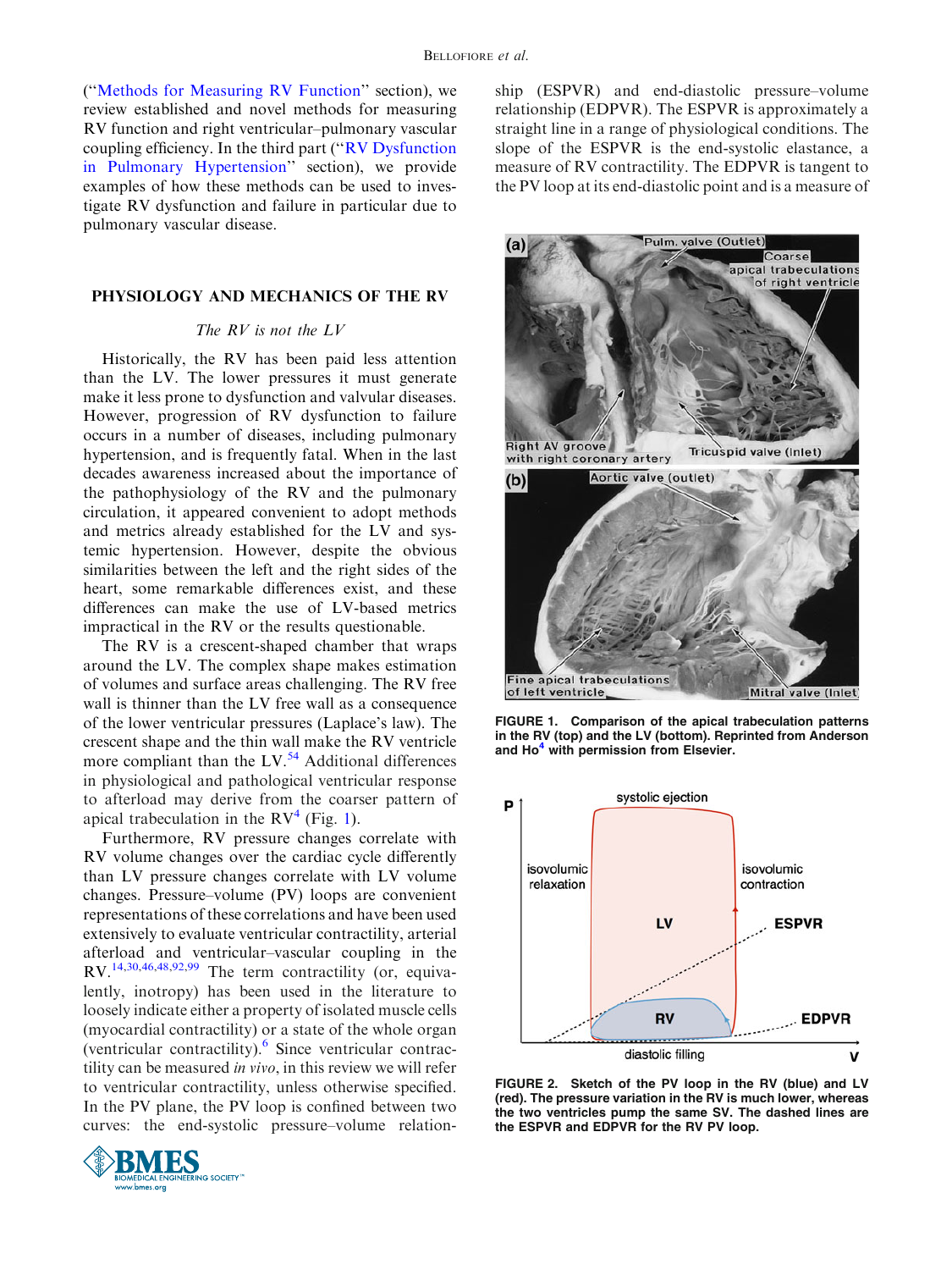ventricular compliance at maximum filling. Example PV loops are sketched in Fig. [2.](#page-1-0)

The end-systolic pressure (ESP) in the LV is approximately six times higher than in the RV. Nevertheless, the two ventricles pump the same stroke volume (SV). In the following, acronyms of ventricular volumes and pressures will refer to the RV, unless otherwise specified. In the LV, the four stages of the heart cycle (systolic ejection, isovolumic relaxation, diastolic filling, isovolumic contraction) are easily discernible, because the shape of the PV loop is approximately rectangular. In contrast, in the RV the isovolumic stages, and in particular the isovolumic relaxation, are not well-defined and the RV PV loops are trapezoidal or triangular in shape.<sup>[10](#page-12-0)[,82](#page-13-0)</sup> The nonrectangular shape makes it more difficult to identify the end-systolic point, which results in a higher degree of uncertainty in the estimation of the slope of the PV relationship at end systole, as compared to the LV.

As a consequence of these structural and functional differences between the RV and the LV, established knowledge on the LV response to pathological increases in pressure or volume cannot be directly translated to the RV. In addition, these differences warrant caution in applying results from the LV to the study of the RV.

## Mechanisms of RV Function Autoregulation

An important similarity between the ventricles is that each can regulate its contraction in response to variations in afterload and preload, although not entirely independently. In the myocardium, muscle fibers are stretched during diastole. The term preload indicates the load imposed on the fiber by the end of diastole and is proportional to the maximum elongation of myocardial fibers. During systole, myocardial fibers contract against an increasing load, due to the rise in ventricular pressure. The additional load imposed on myocardial fibers by the pressure increase during contraction is called afterload. The contracting fibers develop a tension that depends on the initial length of the fibers and on the inotropic state of the myocardium. Figure 3 illustrates the length–tension diagram for myocardial fibers. Each curve represents the length–tension dependence for a given inotropic state. If the initial length of the fibers is increased (moving from point A to B), a greater tension is generated and the fibers contract at a faster rate. Therefore, as a result of an increase in preload at constant heart rate, myocardial fibers shorten to a greater extent. The diagram in Fig. 3 shows that the tension of the myocardial fibers can also change independently of fiber initial length. Length-independent changes in fiber tension represent changes in the inotropic state of the myocardium. If myocardial inotropy is increased (from point B to C in Fig. 3), the length–tension curve shifts so that a larger tension is developed for a given preload.

In the RV, two autoregulation mechanisms act to preserve cardiac function when afterload or preload are altered. Here ''autoregulation'' means that the mechanisms are intrinsic to the cardiac muscle cells, independent of external (hormonal or nervous) input. Heterometric autoregulation is based on the Frank-Starling mechanism and is an immediate response to a change in preload. According to this mechanism, an increase in end-systolic volume (EDV) produces an equal increase in SV that restores normal end-systolic volume (ESV). Heterometric autoregulation reflects, at organ level, length-dependent changes in myocardial contraction.

Homeometric autoregulation, based on the Anrep effect,  $56$  is an inotropic mechanism of response to increased afterload. According to this mechanism, the ventricle responds to an increase in afterload with an increase in myocardial inotropy. An increase in afterload impairs the ability of the ventricle to eject blood, so the SV decreases. In homeometric autoregulation, the increase in inotropy produces a compensatory increase in SV. Homeometric autoregulation reflects, at organ level, length-independent changes in myocar-



FIGURE 3. Length–tension diagram for myocardial fibers. The solid line represents the length–tension relationship at baseline inotropy. An increase in maximum fiber elongation at end diastole (preload) produces an increase in fiber tension (from point A to B), resulting in a stronger contraction. If inotropy is increased, the length–tension curve is shifted upward and to the left (dashed line). An increase in inotropy (from point B to C), produces in an increase in fiber tension independent of fiber length.

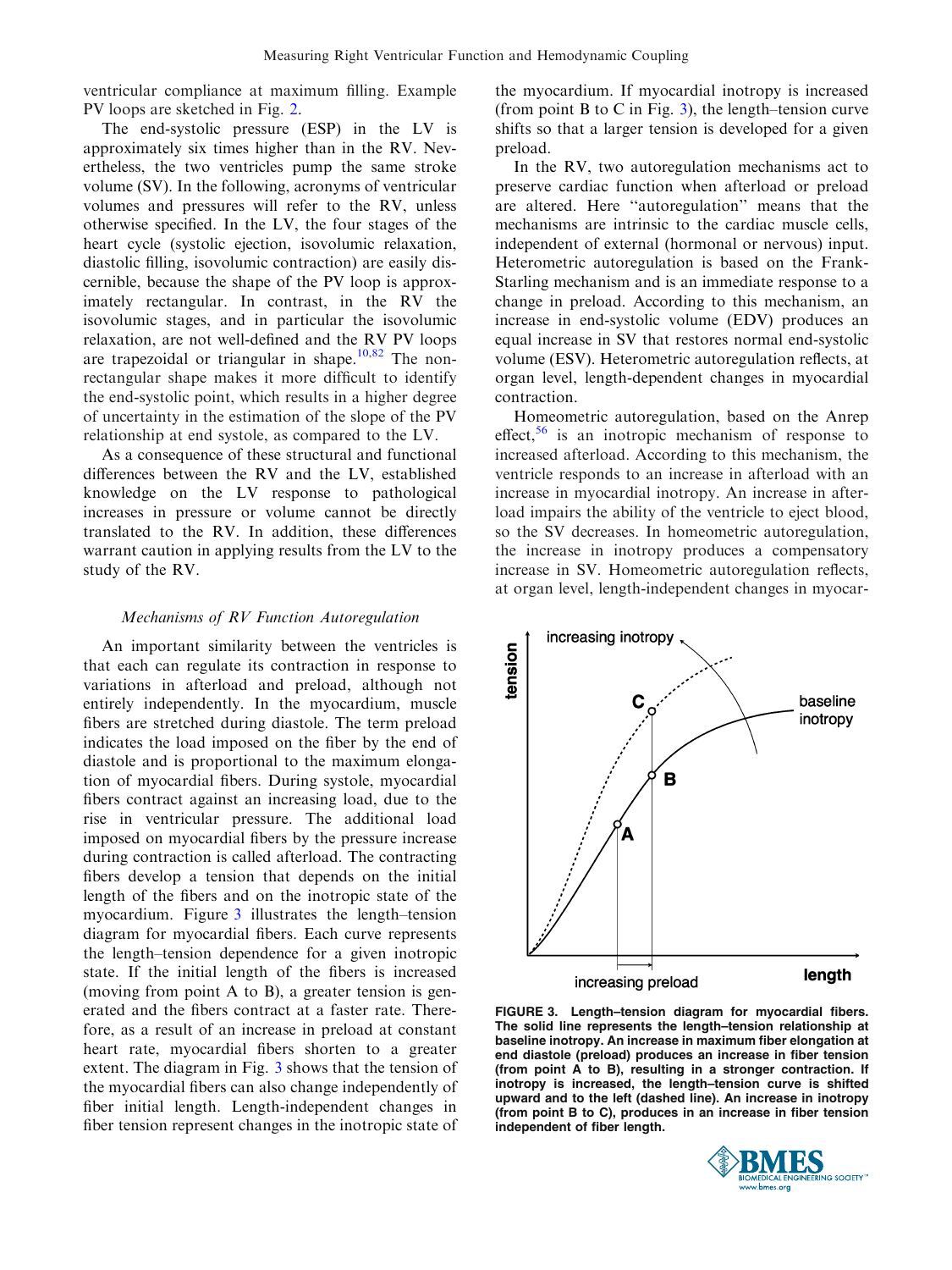dial contraction. It is important to note that homeometric autoregulation is a slower mechanism than heterometric regulation, with a response time on the order of minutes.

A visual representation of these two mechanisms in the PV plane is illustrated in Fig. 4. In the heterometric response to increased preload (Fig. 4, left plot), an increase in EDV is compensated for by an increase in SV, so that normal ESV is restored without changes in ventricular inotropy or ESP. Heterometric autoregulation can also be triggered by an increase in afterload. As illustrated in Fig. 4 (center plot), an increase in ESP (afterload) would increase ESV, thus reducing SV. Normal SV is restored by an increase in EDV, consistent with the Frank-Starling mechanism. In homeometric autoregulation (Fig. 4, right plot), the RV compensates for an increase in ESP by increasing ventricular inotropy, so that normal SV is restored without altering the preload. In actuality, an increase in afterload induces an immediate heterometric response, which enables accommodation of the pressure increase by shifting the RV working condition towards larger volumes. As soon as the homeometric autoregulation becomes effective, the increase in contractility allows for the normalization of EDV. If systolic function cannot be enhanced any further, RV dilatation remains the only effective response to increased afterload.

Measures of ventricular contractility and volume changes in response to afterload and preload changes can help evaluate RV autoregulation activity and, as such, represent important end-points in the clinical monitoring of RV function.

# Hemodynamic Coupling, Mechanical and Metabolic Efficiency of the RV

RV function relies on hemodynamically efficient interactions with the pulmonary circulation, proper functioning of myocardial cells and tissues and LV function as well. With regard to the latter, in the healthy heart, the RV and LV contract and relax synchronously. Since the workload of the RV is significantly lower than the LV, the RV can benefit from the LV systolic contractions. It is estimated that in normal conditions LV contractions contribute to 20–  $40\%$  of the RV pressure increase.<sup>[75](#page-13-0)</sup>

When considering how the function of the ventricle is paired to its circulation, the concept of ventricular– vascular coupling (or hemodynamic coupling) is typically evoked. This concept was originally postulated in the context of a mechanical characterization of the LV.<sup>[89](#page-14-0)</sup> The ventricle and the arterial system are treated as elastic chambers, and the properties of each are described in similar dimensions  $(ML^{-4}T^{-2})$  or units (mmHg/mL or N/m<sup>5</sup>). Sunagawa et al.<sup>[89](#page-14-0)</sup> chose to define each in terms of an elastance, or a change in pressure per unit change in volume. Thus, the ventricular elastance when measured at the end of the ejection phase is the end-systolic elastance  $(E_{es})$  and is equal to the slope of the ESPVR. The vascular elastance, typically called the effective arterial elastance



FIGURE 4. Representation of heterometric (left and center plot) and homeometric autoregulation (right plot). If preload is increased (left plot) heterometric autoregulation increases SV by the same  $\Delta V_{\text{ed}}$ . If afterload is increased, both heterometric and homeometric responses are activated. In heterometric autoregulation (center plot), an increase in EDV  $(\Delta V_{\text{ed}})$  leads to an increase in pressure ( $\Delta P_{\rm es}$ ) with no change in SV and inotropy. In homeometric autoregulation (right plot), a pressure increase ( $\Delta P_{\rm es}$ ) to match increased afterload is achieved by increasing RV contractility ( $\Delta E_{es}$ ) with no change in SV and preload. The baseline loop is sketched in red. The ESPVR line and the EDPVR line define the limits of RV working conditions.

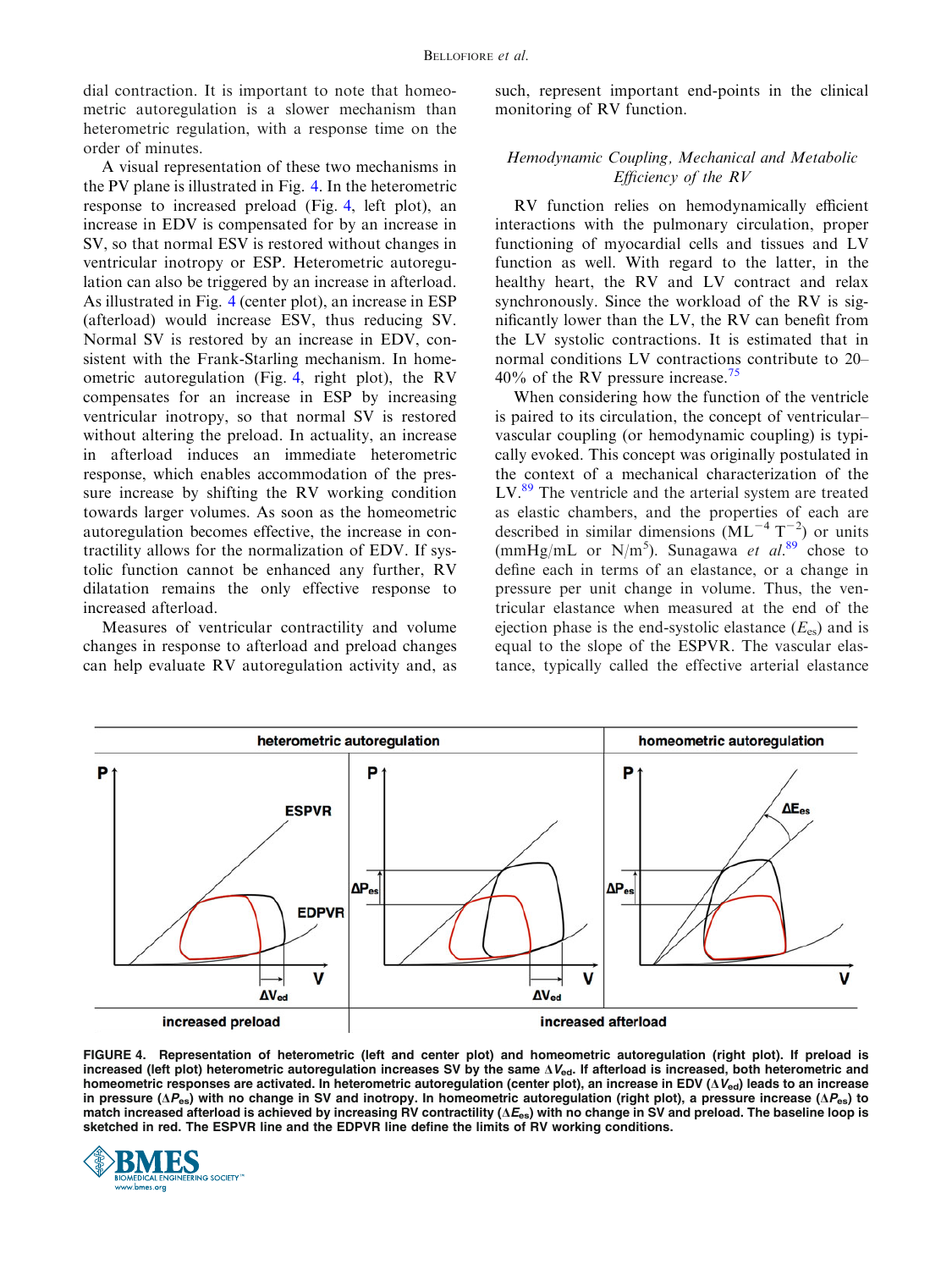$E_a$ , is derived from a three-element Windkessel model of the arterial system and has same units as  $E_{\text{es}}$ . It is postulated that end-systolic ventricular elastance and vascular elastance are dynamically adjusted in order to maintain optimal coupling. Experimental evidence and theoretical considerations have suggested that optimal coupling guarantees that most RV pump energy is transferred to the blood flow.[16](#page-12-0) Ventricular and vascular elastances can be altered by certain pathologies, in which case the hemodynamic coupling can be less than optimal. In order to quantify how far the ventricular–vascular interactions are from ideal coupling, the hemodynamic coupling efficiency  $\eta_{vv}$  is defined as

$$
\eta_{\rm vv} = \frac{E_{\rm es}}{E_{\rm a}}\tag{1}
$$

Assessment of ventricular and arterial elastances in animal and clinical research studies has demonstrated that coupling efficiency is significantly different in the healthy and diseased states. It is generally accepted that  $\eta_{vv}$  is larger than unity in healthy subjects, <sup>[26](#page-12-0)[,46,78](#page-13-0)</sup> whereas values of  $\eta_{\text{vv}}$  close to or lower than unity occur with disease.<sup>[26](#page-12-0)[,47,78](#page-13-0)</sup> However, reference ranges for  $\eta_{vv}$ may depend on the formulations used to calculate  $E_{es}$ and  $E_a$ .

The mechanical efficiency of the RV itself can be defined in several ways. If 100% efficiency were possible, all energy input into the ventricle would be transformed into useful mechanical work. In fact, the contractile power generated by the myocardium is in part turned into hydraulic power (actually transferred to the blood flow) and in part spent to store energy in the elastic ventricular tissues during diastole and overcome friction between blood and tissues. $1,21$  $1,21$  Of the hydraulic power, only a fraction contributes to the net forward blood flow (steady power) with the rest spent on oscillations in blood flow (oscillatory power). Myocardial activity generates the total power, which itself is fueled by  $O<sub>2</sub>$  consumption. Therefore, if we define the steady hydraulic work done as the useful mechanical work for the circulation, cardiac mechanical efficiency can be defined as the ratio of the steady hydraulic power to the total power generated by myocardial  $O_2$  consumption.<sup>[94,100](#page-14-0)</sup> For the LV it has been hypothesized that physiological working conditions achieve maximal cardiac efficiency rather than maximal output power.<sup>[16](#page-12-0)</sup> That would ensure the ventricle has a reserve stroke work that can be recruited, for instance, during physical exercise. A similar capability to use a contractile reserve to increase stroke work has been observed in the RV.<sup>[34](#page-12-0)</sup>

Another measure of the efficiency of the RV can be defined as the ratio of steady hydraulic power to oscillatory plus steady power, although this is really the efficiency of hydraulic power generation for the RV. Steady hydraulic power, typically calculated as the product of the mean pulmonary artery pressure (mPAP) and CO, must overcome pulmonary vascular resistance (PVR) to move blood through the lungs. The oscillatory power produces zero-mean oscillations in the flow, the amplitude of which depend on arterial compliance. Compliance determines the way in which pressure and flow waves propagate in the pulmonary vasculature, with stiffer arteries enhancing wave reflections and increasing the pulsatile load on the ventricle.

Since the ratio of steady to steady-plus-oscillatory power depends on pulmonary vascular resistance and compliance, both measures of RV efficiency defined here depend on pulmonary vascular resistance and compliance. Also, both measures of RV efficiency provide useful information on how altered preload and afterload affect the energetic response of the RV where increasing inefficiency may be a sign of progressive RV dysfunction.

Metabolic efficiency refers to the ability to generate power with a minimum consumption of energy substrate (mostly glucose and fatty acids) in the cells and tissues. In this sense, power can be generated by either glucose and fatty acid oxidation or glycolysis. Glucose oxidation yields more ATP than glycolysis, and so it has a higher metabolic efficiency,<sup>[95](#page-14-0)</sup> whereas glycolysis consumes no  $O_2$ . In the RV energy balance, the power required to contract the ventricle and pump blood into the pulmonary circulation must be matched by the power generated in the myocardium. Crucial for RV performance is the balance between  $O<sub>2</sub>$  demand and supply.  $O_2$  demand can increase physiologically if a higher CO is required (such as during physical exercise) or in the presence of a pathological increase in pressure. In general an increased  $O<sub>2</sub>$  demand can be accommodated by increasing either the fraction of  $O<sub>2</sub>$ extracted from blood or myocardial perfusion. If the energy demand exceeds  $O_2$  and myocardial blood flow reserve, the RV becomes ischemic. Faced with a lack of oxygen, the RV is forced to switch its mitochondrial metabolism from glucose and fatty acid oxidation to glycolysis, $49$  with a subsequent decrease in RV metabolic efficiency. This metabolic switch is often reversible, however. Optimal metabolic efficiency is restored when, for example after physical exercise, the  $O_2$ demand returns to normal levels. Chronic reduction of metabolic efficiency may impair the ability of the RV to accommodate increases in afterload.<sup>[19,](#page-12-0)[67](#page-13-0)</sup> Therefore, measurements of RV metabolic efficiency via assessment of glucose and  $O_2$  consumption in the RV myocardium may help clarify mechanisms of RV dysfunction and failure.

Methods for measuring hemodynamic coupling and mechanical efficiency of the RV are based on

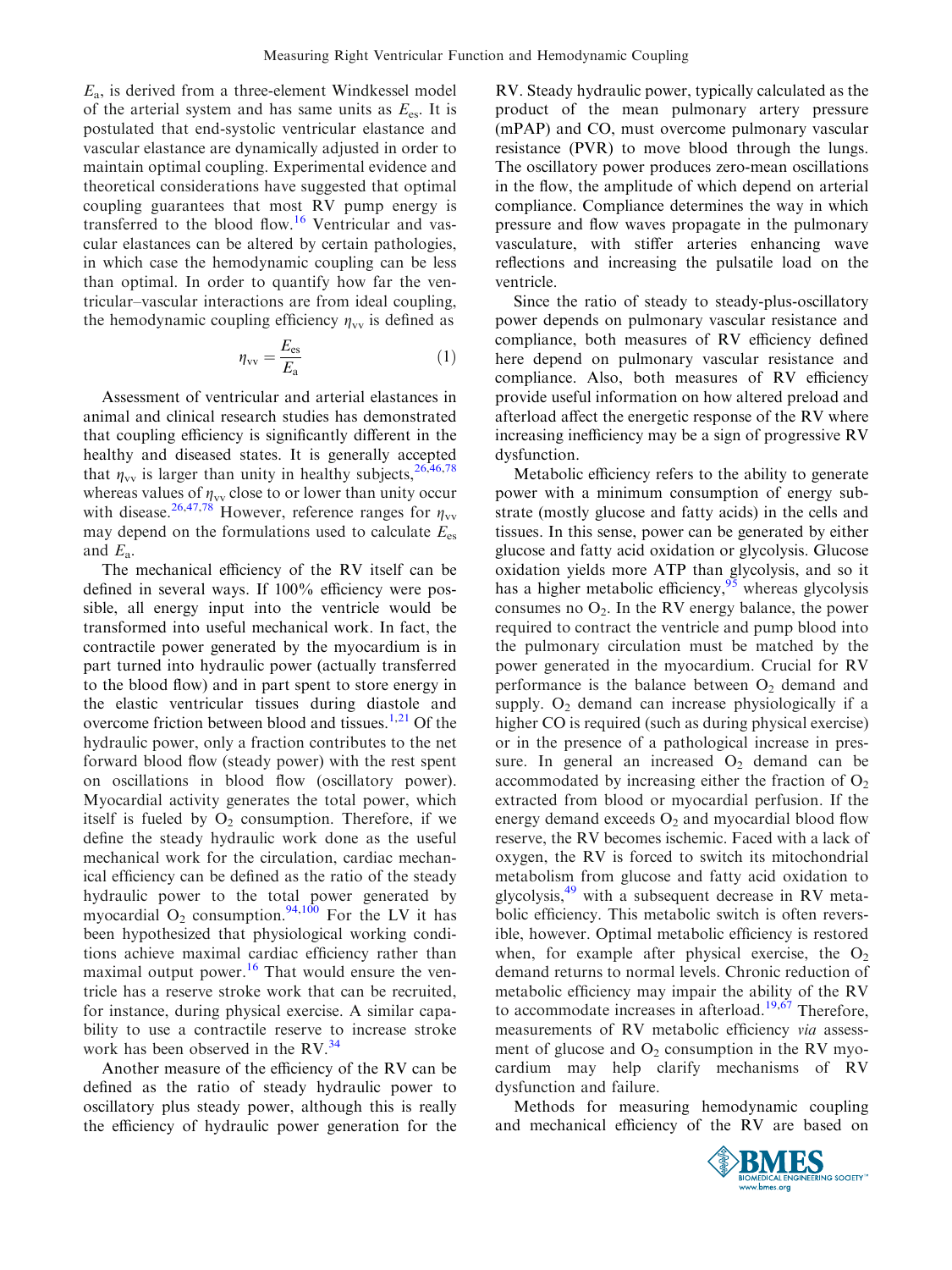<span id="page-5-0"></span>either PV analysis (''Pressure–Volume Loop Analysis'' section) or pressure-flow analysis ("[Pressure-Flow](#page-6-0) [Analysis](#page-6-0)'' section). Metabolic efficiency can be assessed non-invasively with positron emission tomography (''[Measurements of Metabolic Efficiency](#page-7-0)'' section). Further methods for monitoring RV function noninvasively are based on measures of RV volumes ('['RV](#page-8-0) [Volumes](#page-8-0)'' section), RV fibrosis (''[RV Wall Stress and](#page-8-0) [Myocardial Fibrosis](#page-8-0)'' section) and RV deformation (''[RV Deformation'](#page-8-0)' section). Finally, non-invasive measurements of pulmonary artery compliance (''[Relative Area Change of the Proximal Pulmonary](#page-9-0) [Arteries'](#page-9-0)' section) can be used to indirectly monitor RV function.

# METHODS FOR MEASURING RV FUNCTION

## Invasive Measurements of RV Function and Efficiency

Invasive right heart catheterization (RHC) is typically required to measure pressure in the RV and pulmonary vasculature; it can also be used to measure CO. From measurements of mPAP, pulmonary capillary wedge pressure (PCWP) and CO, PVR can be calculated as

$$
PVR = \frac{mPAP - PCWP}{CO}
$$
 (2)

where PCWP is used to approximate left atrial pressure (LAP). PVR has units of Pa s m<sup>-5</sup> (or dyn s cm<sup>-5</sup>). Since pressures are measured in mmHg and CO has units of L/min, in the clinical practice PVR is usually expressed in Woods units (mmHg min/L). Pulmonary artery pressures can also be estimated non-invasively from the tricuspid valve regurgitation velocity and application of a simplified form of the Bernoulli equation. While this is a widely used technique, significant discrepancies have been found between invasive measurements and non-invasive estimates of pressure.<sup>[23,31,](#page-12-0)[71](#page-13-0)</sup> Thus, pressures measured from RHC remain the gold standard for measuring RV function and efficiency.

Although measurements of pressure and PVR are an important diagnostic tool for pulmonary vascular disease, these metrics alone do not provide sufficient insight into RV function and have a limited prognos-tic value.<sup>[28,](#page-12-0)[90,97](#page-14-0)</sup> However, they can be combined with either volume or flow measurements to assess hemodynamic coupling and mechanical efficiency of the RV.

## Pressure–Volume Loop Analysis

Analysis of simultaneous RV pressure and volume data can provide a detailed evaluation of RV function. Measurements of hemodynamic coupling and effi-



ciency of the RV, obtained from PV analysis, have been demonstrated to be sensitive to pulmonary vascular disease and its progression. $^{26}$  $^{26}$  $^{26}$ 

The main challenge in measuring ventricular–vascular coupling, which is typically done from PV loops, is the assessment of RV contractility from  $E_{\text{es}}$ (ESPVR). The most accurate method requires generating multiple PV loops while varying RV preload. This is achieved by quick occlusion of the inferior vena cava with an inflated balloon.<sup>[37](#page-12-0)</sup> As ventricular contractility is approximately independent of preload, it can be calculated by fitting a straight line through the end-systolic points (Fig. [5](#page-6-0), *left plot*). The straight line represents the ESPVR and the intercept with the horizontal axis represents the theoretical volume  $V_0$  of the unloaded ventricle. The use of a conductance catheter for simultaneous PV measurements and the need for an occlusion maneuver to vary preload have heavily limited this method, de facto restricting its use to animal models.<sup>[30](#page-12-0)[,47,59,70](#page-13-0)</sup> In humans, conductance catheters have been used only in a limited number of research studies, mostly in the LV. $40,93$  $40,93$  Instead of using a conductance catheter, volumes can be measured either by magnetic resonance imaging (MRI), ideally performed simultaneously with  $RHC<sub>46</sub>$  $RHC<sub>46</sub>$  $RHC<sub>46</sub>$  or by integration of a flow waveform obtained during RHC.<sup>[26,42,](#page-12-0)[99](#page-14-0)</sup>

Single-beat methods have been proposed to overcome the need for inferior vena cava occlusion and therefore represent an attractive solution for estimating RV contractility. $^{64}$  $^{64}$  $^{64}$  These methods aim to estimate the ESPVR from a single PV loop.<sup>[14](#page-12-0)</sup> The first assumption required to do so is that a ventricular contraction without ejection (isovolumic contraction) would have the same ESPVR as a normal ejecting beat. In an isovolumic beat, the ESP would reach the highest possible value  $(P_{\text{max}})$  for a given contractility. Further assumptions of single-beat methods are that the pressure waveform of an isovolumic contraction can be approximated by a sine wave and that the sine wave best fit to the isovolumic contraction can be extrapolated from normal ejecting beats. Several extrapolation algorithms have been proposed. Then,  $P_{\text{max}}$  is estimated as the peak value of the sine wave. Finally, the ESPVR is calculated as the straight line through the end-systolic point of the normal ejecting beat and the end-systolic point of the isovolumic beat (EDV,  $P<sub>max</sub>$ ), as shown in Fig. [5](#page-6-0) (center plot). Although single beat methods have been extensively used to evaluate contractility and  $\eta_{vv}$ , <sup>[42](#page-12-0)[,65,73](#page-13-0)[,99](#page-14-0)</sup> their accuracy in the RV has been questioned.<sup>[13,44,](#page-12-0)[48](#page-13-0)</sup>

Contractility can be also estimated from a single PV loop by using a simplified approach borrowed from LV analysis. $88\text{ In this approach, the ESPVR is}$  $88\text{ In this approach, the ESPVR is}$ approximated with the straight line connecting the origin of the PV plane and the point of the PV loop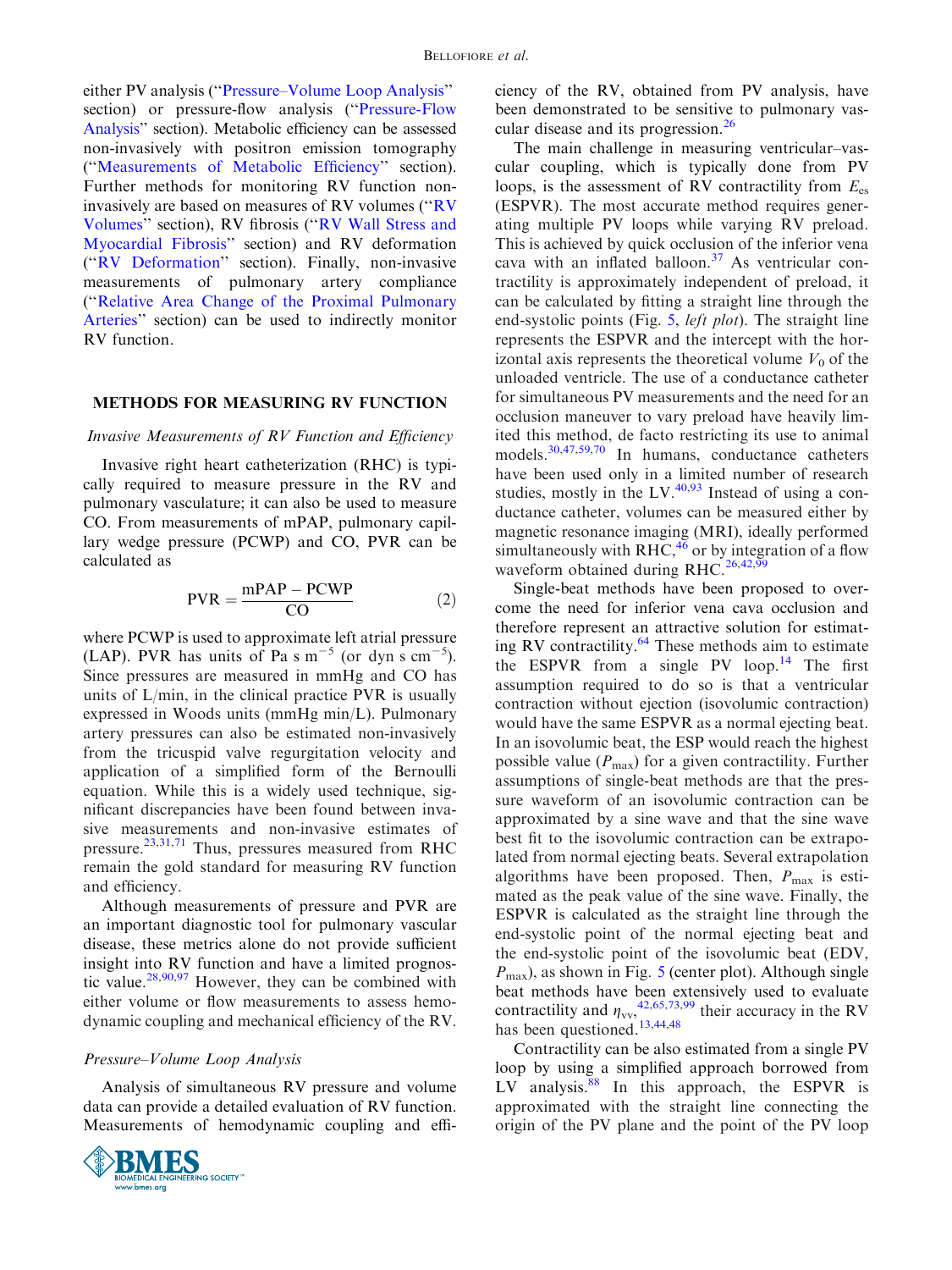<span id="page-6-0"></span>

FIGURE 5. Comparison of the methods to evaluate end-systolic elastance from PV loops. Left plot: multi-beat method. Multiple loops are collected while reducing preload and the ESPVR is obtained as the straight line through all the end-systolic points. The loop at baseline preload is sketched in red color. Center plot: single-beat method. The ESPVR is the straight line through the endsystolic point of the single loop collected and the end-systolic point of an isovolumic beat (EDV,  $P_{\text{max}}$ ). Right plot: maximal elastance method.  $E_{es}$  is approximated as the maximum pressure-to-volume ratio reached in a single beat. As a result, the ESPVR is the straight line through the origin and the point of the loop where  $P/V$  is largest.

with the maximum  $P/V$  value. The end-systolic elastance  $E_{es}$  is then calculated as the maximal elastance Emax:

$$
E_{\text{max}} = (P/V)_{\text{max}} \tag{3}
$$

The underlying assumption is that the volume  $V_0$  can be neglected<sup>[15](#page-12-0)</sup> (Fig. 5, right plot). This approach has been recently used to propose a noninvasive method to estimate  $\eta_{\text{vv}}$  from cardiac MRI.<sup>[78](#page-13-0)</sup>

The effective arterial elastance  $E_a$  was originally defined as a steady-state parameter that incorporates the principal elements of the Windkessel model of the vascular bed.<sup>[89](#page-14-0)</sup> By analogy with the formulation used in the systemic circulation,  $E_a$  can be estimated as

$$
E_{\rm a} = \frac{\rm mPAP}{\rm SV} \tag{4}
$$

However, it has been shown that taking into account the LAP provides a better approximation of  $E_a$  than the formula in Eq. (4).<sup>[59](#page-13-0)</sup> If the PCWP is taken as an approximation of the LAP as above, the effective arterial elastance can be calculated as:

$$
E_{\rm a} = \frac{\rm mPAP - PCWP}{\rm SV} \tag{5}
$$

Accurate measurement of  $E_{\text{es}}$  and  $E_{\text{a}}$  requires complex invasive procedures. In the LV these parameters can be approximated as

$$
E_{\rm es, LV} = \frac{\rm ESP_{LV}}{\rm ESV_{LV}} \tag{6}
$$

and

$$
E_{a,LV} = \frac{ESP_{LV}}{SV_{LV}}\tag{7}
$$

where the subscript "LV" indicates quantities measured in the LV. As a consequence the coupling efficiency in the LV can be estimated non-invasively as

$$
\eta_{\text{vv,LV}} = \frac{\text{SV}_{\text{LV}}}{\text{ESV}_{\text{LV}}} \tag{8}
$$

This approach has been adapted to the  $RV<sub>1</sub><sup>78</sup>$  $RV<sub>1</sub><sup>78</sup>$  $RV<sub>1</sub><sup>78</sup>$  under the further assumption of negligible PCWP. Since this model overestimates  $E_a$ , its validity in the RV needs to be further tested.<sup>[8](#page-12-0)</sup>

A measure of ventricular mechanical efficiency  $\varepsilon$  can be derived from PV loops as

$$
\varepsilon = \frac{\text{SW}}{\text{PVA}}\tag{9}
$$

where SW is the stroke work (the area of the PV loop) and PVA is the so-called pressure–volume area (PVA). PVA is the area delimited by the ESPVR line, the EDPVR line and the portion of PV loop between end diastole and end systole. In the LV, PVA is linearly correlated with myocardial  $O_2$  consumption, $60$  which justifies its use in a measure of mechanical efficiency. Although PVA has been used also in the RV as a measure of  $O_2$  consumption,<sup>[70](#page-13-0)</sup> to the best of our knowledge there is no evidence that the linear relationship found in the LV is valid in the RV.

#### Pressure-Flow Analysis

Analysis of combined pressure and flow measurements can provide important information about RV hydraulic power and the steady to steady-plus-oscillatory power ratio. Simultaneous pressure and flow data can be acquired placing a fluid-filled catheter in the

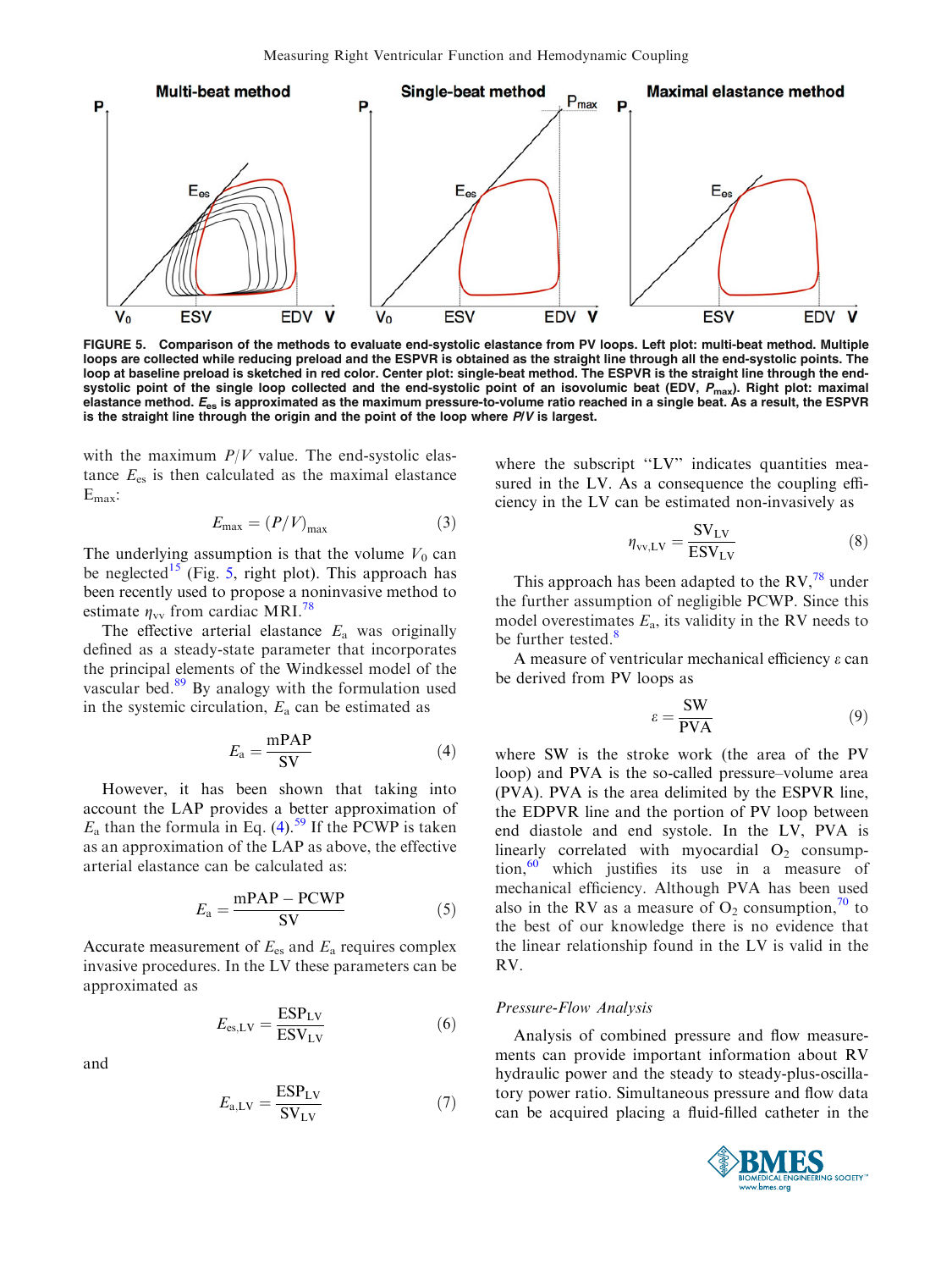<span id="page-7-0"></span>main pulmonary artery (MPA) and a non-restricting perivascular flow probe around MPA. This method is used as a research tool for open-chest animal stud-ies.<sup>[14](#page-12-0)[,70](#page-13-0)</sup> In the clinical setting, RHC can be combined with echocardiography to acquire simultaneous MPA pressure and flow waveforms.<sup>[39](#page-12-0)</sup>

Pulmonary vascular impedance (PVZ) defines the relationship between pressure and flow in the MPA. While PVR is responsible for the steady load associated with the net forward blood flow, PVZ includes both the steady and pulsatile components of RV afterload. Fourier analysis of pressure and flow waveforms yields modulus and phase of PVZ, both as functions of frequency f. The value  $Z_0$  of PVZ modulus at  $f = 0$  represents a measure of the total PVR, defined as

$$
tPVR = \frac{mPAP}{CO}
$$
 (10)

The value  $Z_c$  for  $f \rightarrow \infty$  (characteristic impedance) is related to proximal arterial stiffness. $^{61}$  $^{61}$  $^{61}$  In the systemic circulation,  $Z_0$  and  $Z_c$  reflect the effects of distal arteries and aorta, respectively, on the pressure–flow relationship. Such separation is less clear in the pulmonary circulation, as the distal vasculature contributes significantly to total compliance. $80$ 

The pressure-flow data can be used to assess the components of the hydraulic power generated by the RV. If MPA pressure and flow waveforms are measured, the total hydraulic power  $W_{\text{tot}}$  can be calculated combining pressure and kinetic power<sup>24</sup>:

$$
W_{\text{tot}} = \frac{1}{T} \int_{0}^{T} (p(t) + 0.5\rho v^{2}(t)) Q(t) dt \qquad (11)
$$

where  $p$ ,  $v$  and  $Q$  are instantaneous pressure, velocity and flow rate in the MPA, respectively,  $\rho$  is blood density and  $T$  is the heartbeat duration. In the RV, the kinetic term in Eq.  $(11)$  is much smaller than the pressure component and can be neglected.

The mean power output  $W_{\text{mean}}$  throughout the cycle can be calculated  $as^{35,81}$  $as^{35,81}$  $as^{35,81}$  $as^{35,81}$ 

$$
W_{\text{mean}} = \text{mPAP} \times \text{CO} \tag{12}
$$

Then, the oscillatory component  $W_{\text{osc}}$  of the hydraulic power is obtained as

$$
W_{\text{osc}} = W_{\text{tot}} - W_{\text{mean}} \tag{13}
$$

Oscillatory power is typically interpreted as the energy per unit time that is not spent propelling blood forward, or the power wasted because of wave reflections. Recent observations that  $W_{\text{osc}}$  is a constant fraction of the total hydraulic load even in the presence of RV dysfunction $81$  seem to contradict earlier studies



showing that chronic RV disease can be associated with an increase in the  $W_{\text{osc}}/W_{\text{tot}}$  ratio.<sup>18,35</sup> Since hydraulic power neglects other components of RV power that can also be altered by RV dysfunction, further investigation is necessary to understand whether  $W_{\text{osc}}/W_{\text{osc}}$  can be regarded as a reliable surrogate of RV efficiency.

# Noninvasive Measurements of RV Function and Efficiency

PV and pressure-flow analyses represent the established clinically applicable tools to assess RV function and efficiency, but they are not ideal for the frequent monitoring of chronic disease. Both methods depend on invasive measurement of pressure in the RV and MPA. If these invasive procedures could be replaced with non-invasive approaches to evaluate RV disease, the benefit would be a significant reduction in the risks required to monitor disease progression and the effect of therapeutic strategies.

Rapid advancement in imaging techniques has been accompanied by a dramatic increase in proposed indices of RV function and efficiency. As soon as these non-invasive physio-markers are established as accurate means to monitor the RV, their translation to clinical practice will revolutionize the management of chronic RV disease. In this section we present a selection of the novel metrics based on non-invasive imaging that appear most promising.

## Measurements of Metabolic Efficiency

Measurements of myocardial metabolism can be obtained using positron emission tomography (PET). PET signal from several radiotracers is used to calculate myocardial  $O_2$  consumption, a measure of total cardiac power generation, as the product of myocardial blood flow, myocardial  $O<sub>2</sub>$  extraction and arterial  $O_2$  content. An increase in myocardial  $O_2$  consumption for the same cardiac power output results in a reduc-tion of RV mechanical efficiency.<sup>[100](#page-14-0)</sup>

PET has also been used to measure myocardial glucose uptake using 18F-fluorodeoxyglucose (18FDG) as the radiotracer.  ${}^{18}$ FDG is a glucose analogue that cannot be metabolized and hence accumulates in the cells in proportion to glucose uptake. Since glucose oxidation has a much higher ATP yield than glycolysis, glucose uptake provides a measure of the balance between aerobic and anaerobic metabolism.<sup>[66](#page-13-0)</sup> PET studies with <sup>18</sup>FDG have demonstrated a correlation between RV hypertrophy and increased myocardial glucose uptake. $62$  These changes reflect a metabolic switch from fatty acids to glucose as the primary energy substrate, and from oxidation to glycolysis as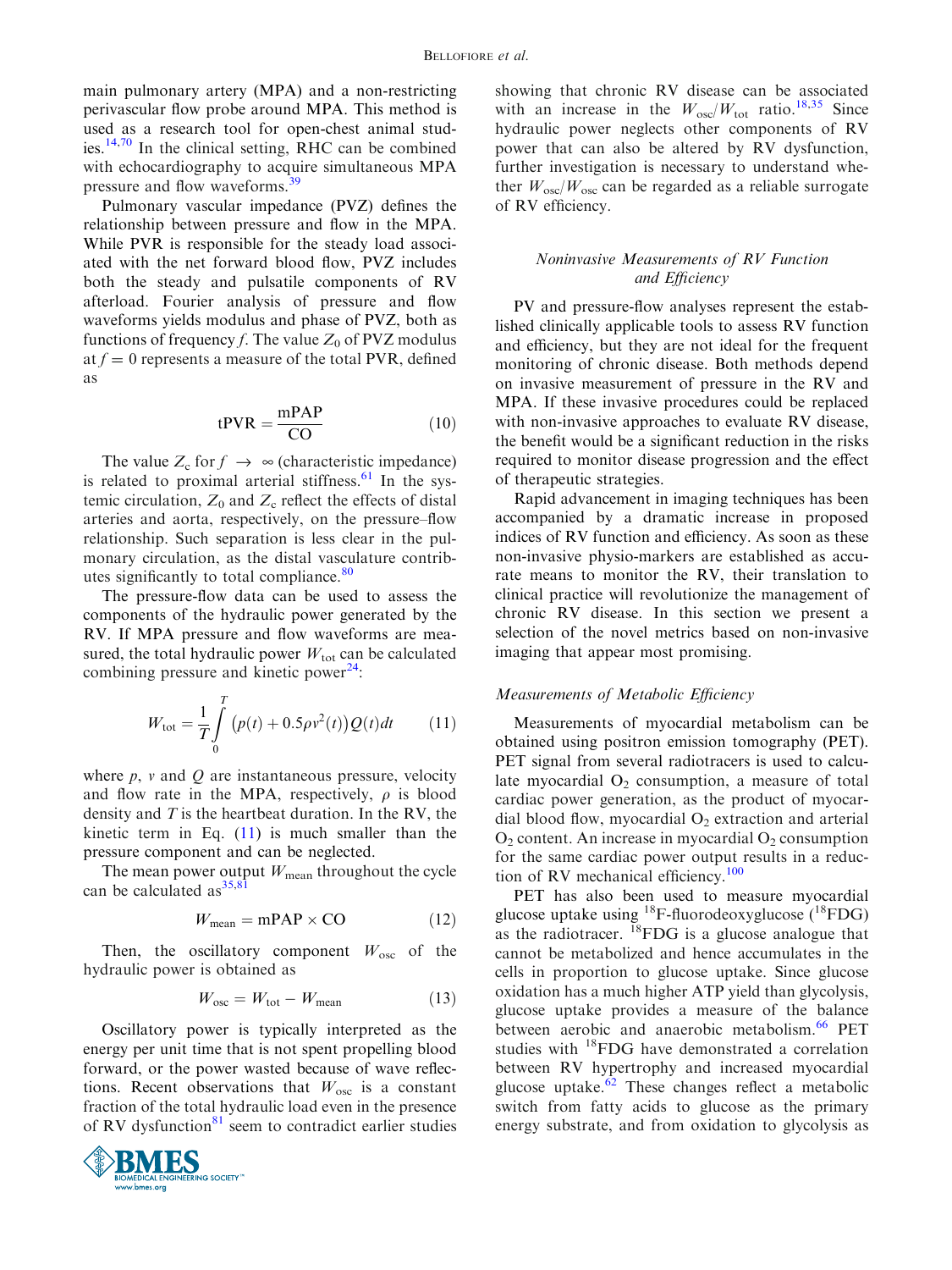<span id="page-8-0"></span>the primary mechanism.<sup>[45](#page-13-0)</sup> Despite the sensitivity of PET scanning to RV metabolic changes, the predictive value of PET-derived metrics of RV function for morbidity and mortality has yet to be established. For this reason and because of the limited diffusion of PET imaging technology, it is unclear whether PET measurement of RV metabolic efficiency will become a widely used monitoring tool in the clinical setting.

# RV Volumes

RV volumes, such as EDV and ESV, provide a basic evaluation of ventricular function. EDV and ESV (usually expressed in mL) represent the maximum and minimum ventricular volume, respectively. An abnormally large EDV can be a sign of filling dysfunction (such as impaired ventricular dilatation). SV is the blood volume ejected in a single heart beat, and is defined as

$$
SV = EDV - ESV \tag{14}
$$

SV is related to CO, which is the time-averaged flow rate of blood pumped by the heart (either the right or LV, although typically these are the same):

$$
CO = SV \times HR
$$
 (15)

where HR is heart rate. The ejection fraction (EF) is defined as

$$
EF = \frac{EDV - ESV}{EDV}
$$
 (16)

and is another important measure of RV function.

RV volumes can be measured invasively during RHC or non-invasively using echocardiography, computed tomography (CT) or MRI. During RHC a thermodilution catheter can be placed in the MPA to estimate RV EF. $^{22}$  $^{22}$  $^{22}$  Alternatively a conductance catheter placed in the RV can measure instantaneous volumes throughout the heart cycle. $^{20}$  $^{20}$  $^{20}$  However, the need for a specialized equipment and software has limited the use of conductance catheters to a small number of research centers. CO is commonly assessed during RHC using either Fick or thermodilution method.<sup>[38](#page-12-0)</sup>

MRI and CT provide better non-invasive measurements of RV volumes than echocardiography. Echocardiographic measurements of RV volumes are based on simplifying assumptions of ventricular shape that, while reasonable in the LV, lead to unacceptably large errors in RV volume estimates. Cardiac MRI is currently the gold standard for measuring RV volumes. It is non-invasive, does not involve ionizing radiation and does not require any geometric assumptions, which makes the method highly accurate. Inter-observer reproducibility is good,  $\frac{57}{7}$  $\frac{57}{7}$  $\frac{57}{7}$  although a challenge can be the difficulty separating the RV from the right atrium.<sup>[12](#page-12-0)</sup>

#### RV Wall Stress and Myocardial Fibrosis

Evaluation of wall stress in relation to increased ventricular afterload is not a new idea, at least in the LV. $36$  Under certain geometrical assumptions, Laplace's law can be used to assess wall stresses as a function of intramural pressure and ventricle radius and thickness. Extension of this concept to the RV has been hindered by the complex geometry and the diffi-culty in estimating wall thickness.<sup>[68](#page-13-0)</sup> Cardiac MRI makes it possible to accurately evaluate RV geometry and wall thickness, nonetheless calculation of wall stress still requires invasive measurement of RV pressure.

Indirect evidence of elevated RV wall stresses can be obtained with delayed contrast enhancement (DCE) measured with cardiac MRI. DCE is due to the slower clearance of the contrast agent gadolinium in necrotic or fibrotic tissues and is therefore observed in sites of myocardial infarction or fibrosis.<sup>[52](#page-13-0)</sup> DCE concentrated in specific locations of the RV tissue can be a marker of non-ischemic RV disease.<sup>[52](#page-13-0)</sup> For instance, DCE in the RV outflow tract correlates with poor EF in patients with repaired tetralogy of Fallot, $63$  whereas DCE in the RV insertion points correlates with poor EF and increased RV wall thickness in patients with chronic pulmonary hypertension.<sup>[55,76](#page-13-0)[,84](#page-14-0)</sup> Localized fibrosis is thought to be an indicator of locally elevated wall stresses.<sup>[11](#page-12-0)</sup>

#### RV Deformation

Measurements of RV motion and deformation have been extensively used to assess RV function. Either MRI or echocardiography can be used with sufficient accuracy, and so the latter has been generally preferred because of the wider availability of echocardiographic equipment in clinical centers.

Accurate RV EF cannot be directly obtained from echocardiographic measurements of RV volumes, and so several indirect methods have been proposed to estimate EF from measurements of RV motion and deformation. RV fractional area change (RV-FAC) can be calculated as the relative difference between end-diastolic and end-systolic RV area, as seen with echocardiography in a four-chamber view. RV-FAC correlates with RV EF and has a strong prognostic value in right heart disease.<sup>[5](#page-11-0)</sup> RV-FAC does not require geometrical assumptions, but inadequate image quality can result in high intra- and inter-observer variability. $72$ 

Tricuspid annular plane systolic excursion (TAPSE) is a promising method, based on the characteristic displacement of the tricuspid valve during systolic contraction. TAPSE can be measured non-invasively

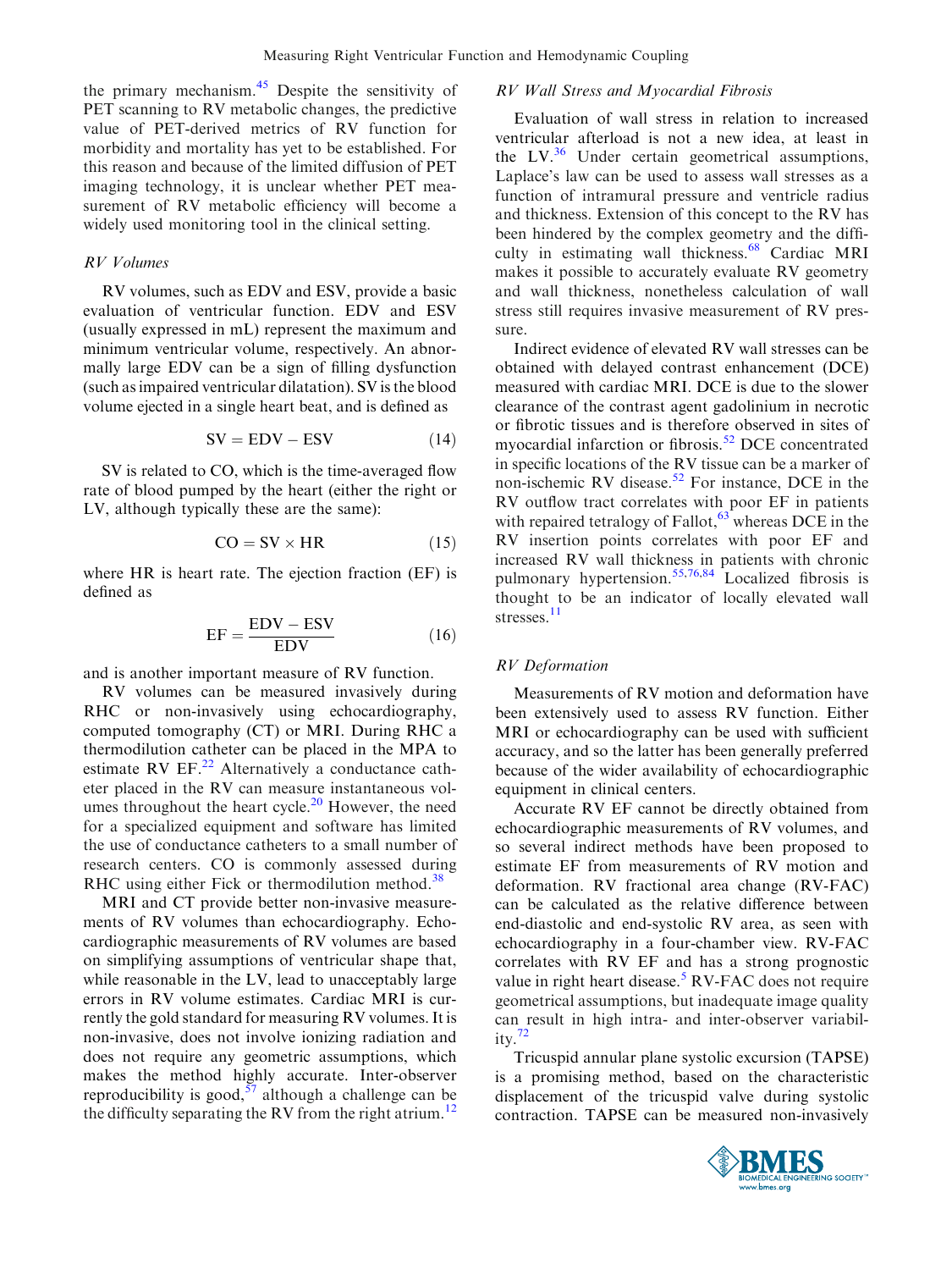<span id="page-9-0"></span>by M-mode or 2D echocardiography. TAPSE has excellent correlation with RV EF in different types of chronic pulmonary hypertension.<sup>[25,29](#page-12-0)[,53](#page-13-0)</sup> However, one limitation is that TAPSE can be affected by the overall motion of the heart, which can make measurements unreliable when comparing conditions where heart motion is different.<sup>[32](#page-12-0)</sup> Furthermore, TAPSE is reduced to the same degree in patients with either RV dysfunction or LV dysfunction,  $50$  which limits its prognostic value.

RV strain and strain rate are measurements of myocardial deformation. Both parameters show strong correlation with RV failure.<sup>[74](#page-13-0)</sup> It has been suggested that, at least in some conditions, they are preferable to TAPSE because they do not depend on heart motion. $^{32}$  $^{32}$  $^{32}$ RV strain and strain rate can be measured by either tissue Doppler or speckle tracking echocardiography.[2,3](#page-11-0) Also, they can be measured with cardiac MRI tissue tagging techniques, although the RV wall is typically too thin (less than 5 mm) to obtain accurate measurements from MRI.<sup>[83](#page-13-0)</sup>

MRI has been used to measure RV regional transverse motion, which also contributes to RV contraction. In the presence of diastolic RV dysfunction (abnormal filling) the distance between septum and RV free wall (septum-free wall distance; SFD) changes because of the interventricular septal leftward bowing. In one study, MRI measurements of fractional SFD demonstrated stronger correlation with RV EF than MRI-based TAPSE.<sup>[43](#page-12-0)</sup>

# Relative Area Change of the Proximal Pulmonary Arteries

The large, proximal, extralobar pulmonary arteries (PAs) distend as an effect of the transmural pressure to accommodate variations in blood flow. Decreased PA compliance is common in diseases associated with PA pressure elevation and can contribute to RV dysfunction. Assessment of PA compliance usually requires invasive measurements of PA pressure. In contrast, the relative area change (RAC) of the proximal PA can be measured non-invasively by  $MRI$ ,  $77,87$  $77,87$  echocardiography or computed tomographic  $(CT)$  angiography.<sup>[69](#page-13-0)</sup> The RAC is defined as

$$
RAC = \frac{A_{\text{max}} - A_{\text{min}}}{A_{\text{max}}}
$$
 (17)

where  $A_{\text{min}}$  and  $A_{\text{max}}$  are the minimum and maximum PA cross section area, respectively. The RAC represents an area strain, and as such is not a measure of compliance. However, since the systolic (sPAP) and diastolic pulmonary artery pressure (dPAP) are linearly correlated, $\frac{91}{91}$  $\frac{91}{91}$  $\frac{91}{91}$  the RAC is a valid surrogate of the local arterial stiffness coefficient  $\beta$ , defined as



$$
\beta = \frac{\ln(\text{sPAP}/\text{dPAP})}{2\text{RAC}}\tag{18}
$$

Recently, the ratio  $A_{\text{min}}/EF$  has been proposed as a novel noninvasive marker of RV progressive dysfunc-tion.<sup>[58](#page-13-0)</sup> In a large cohort of patients with chronic pulmonary hypertension,  $A_{\text{min}}/EF$  correlated with elevated mPAP better than RV volumes or RAC. It is yet to be established whether  $A_{\text{min}}/EF$  can predict RV failure.

# RV DYSFUNCTION IN PULMONARY **HYPERTENSION**

Pulmonary hypertension (PH) is the most common cause of pressure overload in the RV. PH is diagnosed when mPAP, as measured by RHC, is at least 25 mmHg at rest. $27$  This broad definition includes several PH subtypes. The most recent classification was proposed at the 4th World Symposium on Pulmonary Hypertension, held in 2008 at Dana Point, and is summarized in Table [1.](#page-10-0) PAH is an important subtype of PH and originates from a progressive narrowing of the small peripheral PAs due to abnormal muscularization and medial hypertrophy. PAH can be idiopathic, heritable or associated with other diseases, such as connective tissue disease, HIV infection, congenital heart disease and portal hypertension.<sup>[86](#page-14-0)</sup> Distinctive characteristics of idiopathic PAH are neointimal proliferation, obliterative and plexiform lesions. PAH is diagnosed if, in addition to increased mPAP, PCWP is lower than 15 mmHg $^{\prime}$  and all other types of PH have been excluded.

PAH is frequently responsible for proximal PA stiffening<sup>[28](#page-12-0)[,51,69,77,](#page-13-0)[90](#page-14-0)</sup> and RV dysfunction,  $9,17,68,97$  $9,17,68,97$  $9,17,68,97$ which have a strong prognostic value for mortality in PAH. Decreased RAC is also correlated with decreased RV EF and increased RV EDV and mass.<sup>[87](#page-14-0)</sup> RV failure is the leading cause of death in PAH.

As a consequence of the PA pressure elevation, the RV has to accommodate an increased afterload. Homeometric autoregulation promotes an increase in RV contractility. In this condition, elevated wall stresses develop in the RV lateral free wall $^{68}$  $^{68}$  $^{68}$  and out-flow tract.<sup>[85](#page-14-0)</sup> Increased wall stresses stimulate RV hypertrophy.<sup>[85](#page-14-0)</sup> Stresses can be particularly intense at the RV free wall insertion point, which results in localized RV fibrosis, observed with DCE measurements in several studies on PAH patients (Fig. [6\)](#page-11-0).[55,76,](#page-13-0)[84](#page-14-0) In PAH, RV fibrosis has been correlated with elevated mPAP and  $PVR$ ,<sup>[76](#page-13-0)[,84](#page-14-0)</sup> and RV hypertrophy.<sup>[84](#page-14-0)</sup> At least in early/mild PAH, hypertrophy is beneficial to RV function, as the thicker ventricle is able to generate sufficient pressures to match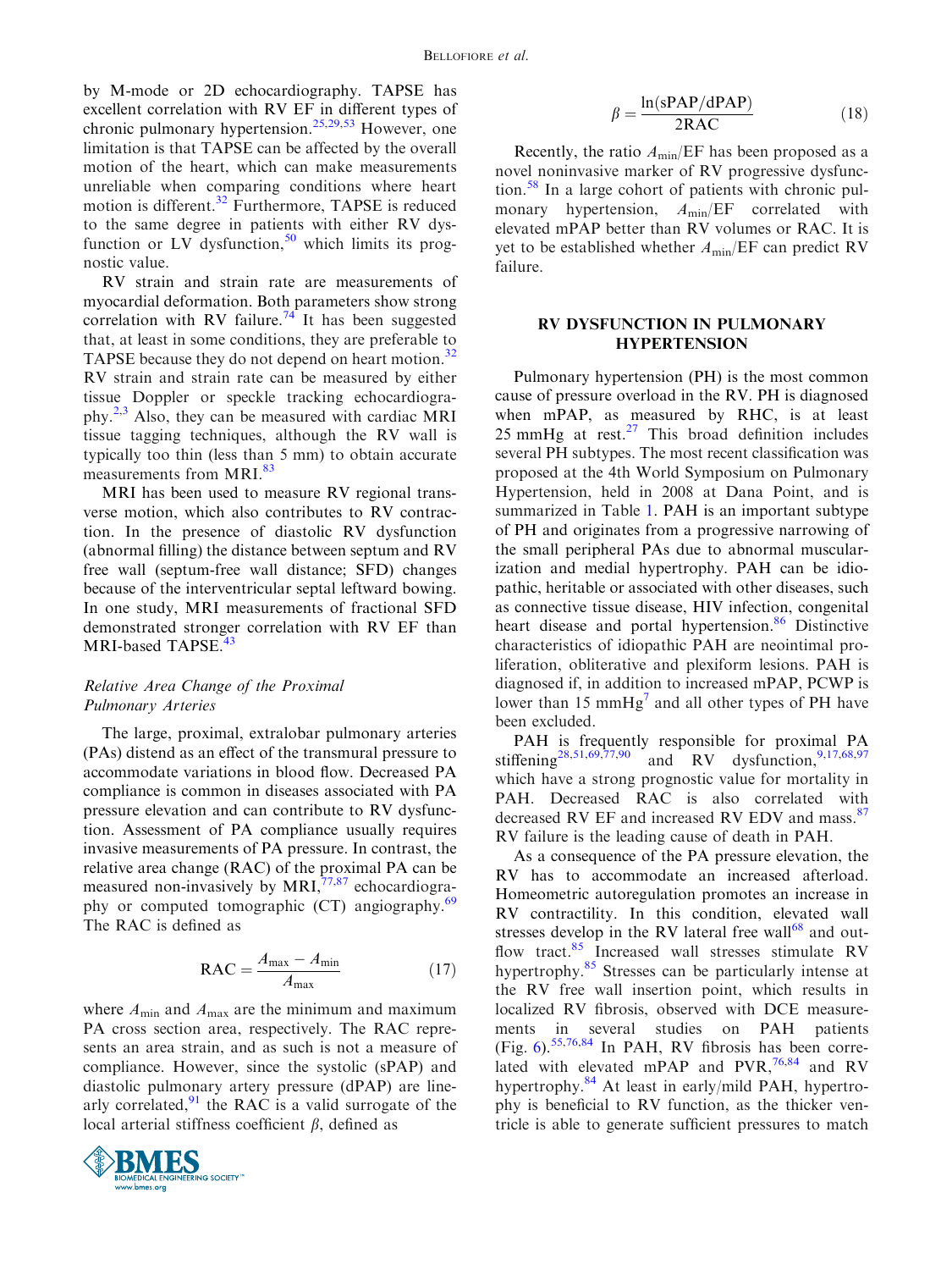<span id="page-10-0"></span>1. PAH

- 1.1. Idiopathic PAH
- 1.2. Heritable
- 1.2.1. BMPR2
- 1.2.2. ALK1, endoglin (with or without hereditary hemorrhagic telangiectasia)
- 1.2.3. Unknown
- 1.3. Drug- and toxin-induced
- 1.4. Associated with
- 1.4.1. Connective tissue diseases
- 1.4.2. HIV infection
- 1.4.3. Portal hypertension
- 1.4.4. Congenital heart diseases
- 1.4.5. Schistosomiasis
- 1.4.6. Chronic hemolytic anemia
- 1.5 Persistent pulmonary hypertension of the newborn
- 1¢. Pulmonary veno-occlusive disease (PVOD) and/or pulmonary capillary hemangiomatosis (PCH)
- 2. Pulmonary hypertension owing to left heart disease
- 2.1. Systolic dysfunction
- 2.2. Diastolic dysfunction
- 2.3. Valvular disease
- 3. Pulmonary hypertension owing to lung diseases and/or hypoxia
- 3.1. Chronic obstructive pulmonary disease
- 3.2. Interstitial lung disease
- 3.3. Other pulmonary diseases with mixed restrictive and obstructive pattern
- 3.4. Sleep-disordered breathing
- 3.5. Alveolar hypoventilation disorders
- 3.6. Chronic exposure to high altitude
- 3.7. Developmental abnormalities
- 4. Chronic thromboembolic pulmonary hypertension (CTEPH)
- 5. Pulmonary hypertension with unclear multifactorial mechanisms
- 5.1. Hematologic disorders: myeloproliferative disorders, splenectomy
- 5.2. Systemic disorders: sarcoidosis, pulmonary Langerhans cell histiocytosis: lymphangioleiomyomatosis, neurofibromatosis, vasculitis
- 5.3. Metabolic disorders: glycogen storage disease, Gaucher disease, thyroid disorders
- 5.4. Others: tumoral obstruction, fibrosing mediastinitis, chronic renal failure on dialysis

BMPR2 bone morphogenetic protein receptor type 2, ALK1 activin receptor-like kinase type 1, HIV human immunodeficiency virus.

increased afterload. Measurements of hemodynamic coupling efficiency showed that in mild PAH contractile function can adequately accommodate the increased afterload and  $\eta_{vv}$  is maintained.<sup>[78](#page-13-0)</sup> Non-invasive measurements with MRI have indicated that increased RV mass and RV wall thickness are not strong predictors of mortality in  $PAH<sup>97</sup>$  $PAH<sup>97</sup>$  $PAH<sup>97</sup>$  This finding seems to supports the hypothesis that RV hypertrophy without dilatation (also referred to as concentric hypertrophy) is an adaptive remodeling of the ventricle and does not inevitably lead to RV dysfunction and failure. $68$ 

In most PAH patients, hypertrophy cannot maintain RV function indefinitely with continued, progressive afterload increases. In severe PAH,  $E_{es}$  no longer matches  $E_a$  and  $\eta_{vv}$  drops, resulting in ventric-ular–vascular uncoupling.<sup>[46,78](#page-13-0)</sup> As a consequence of progressive systolic dysfunction, EDV increases and the RV dilates, while adequate SV is maintained by heterometric autoregulation, although again not indefinitely. Increased EDV is a strong predictor of mortality in PAH, as is decreased  $SV$ , which suggests that RV failure may begin as heterometric autoregulation fails. RV EF is also closely related to the progression of RV dilatation and has been recognized as a strong predictor of mortality in  $PAH<sup>41,96</sup>$  $PAH<sup>41,96</sup>$  $PAH<sup>41,96</sup>$  $PAH<sup>41,96</sup>$  Therefore, RV dilatation likely represents a maladaptive form of RV remodeling that foreshadows RV failure.

The factors that determine the transition from adaptive hypertrophy to maladaptive remodeling are not clear and probably involve multiple mechanisms active at organ, tissue and cellular levels. The RV energy balance seems to play a role in the progression of RV dysfunction in PAH. In the dilated RV, power consumption is aggravated by the increasing energy required to stretch the RV elastic tissues, leading to a decline in RV efficiency.<sup>[100](#page-14-0)</sup> In addition, the inter-ventricular septum bends leftward as a result of RV dilatation, and the subsequent loss of RV-LV synchronization also contributes to the decrease in RV mechanical efficiency. While imposing an increasing power demand on the RV, PAH also impacts the  $O_2$  supply to the RV, via myocardial capillary rarefaction and decreased coronary perfusion pressure.[67](#page-13-0) The result is RV ischemia, in other words insufficient  $O_2$  supply to the RV myocardium. Not surprisingly, in PAH patients, RV ischemia is strongly correlated with RV dysfunction.<sup>[33](#page-12-0)</sup>

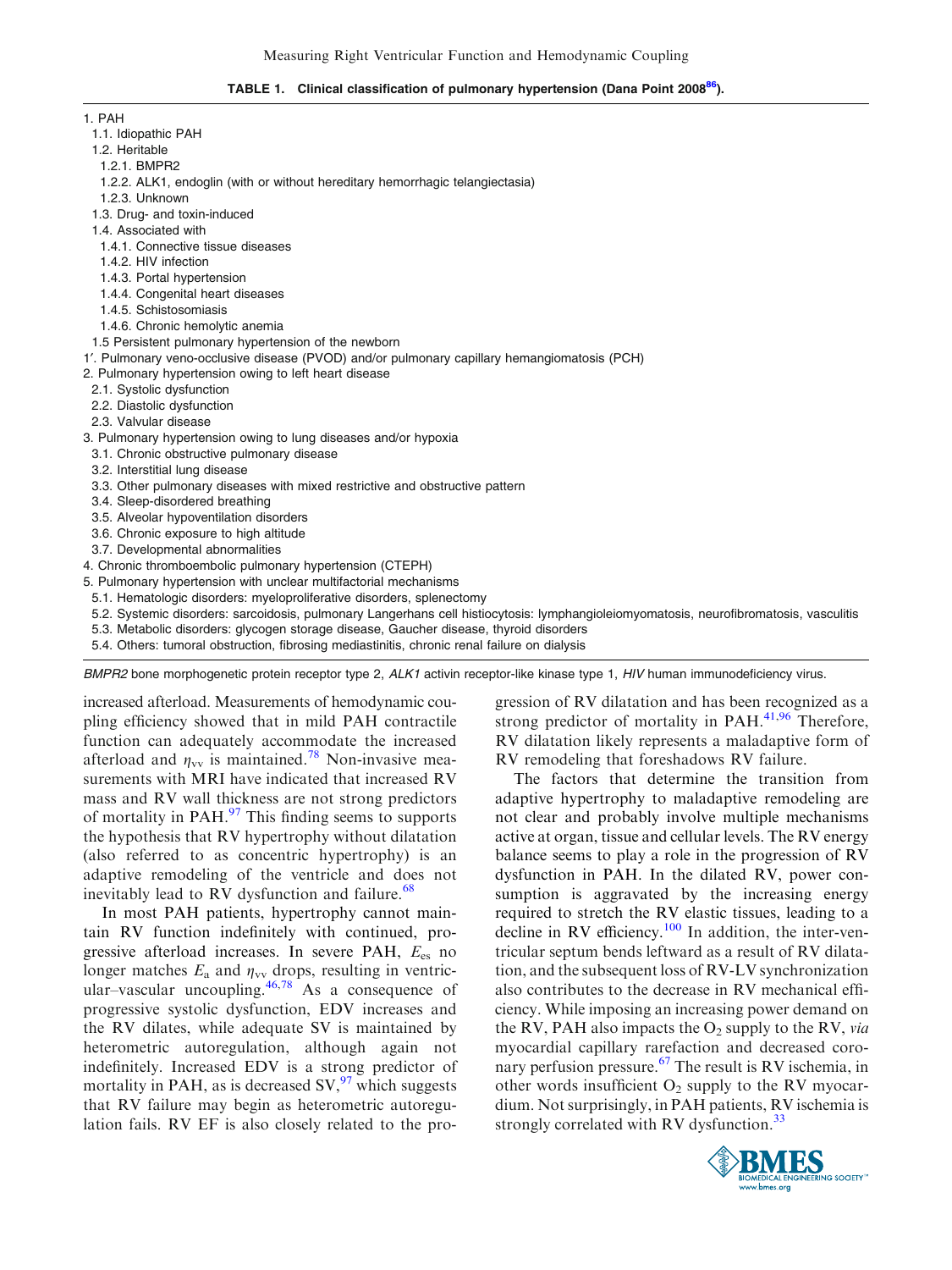<span id="page-11-0"></span>



Invasive and non-invasive methods for measuring RV function and efficiency are essential tools in clinical and preclinical research to help clarify the mechanisms of progressive RV dysfunction and failure in PAH. More work needs to be done to translate these methods into monitoring tools to support clinical management of PAH patients and others with pulmonary vascular disease.

#### CONCLUDING REMARKS

The study of right heart diseases and mechanisms of response and adaptation of the RV to pathological conditions is recently receiving significant attention. Primary endpoints (RV volumes and pressure, pulmonary vascular resistance) provide limited insight into the mechanisms of RV failure. Hemodynamic coupling of the RV and pulmonary circulation, as well as RV mechanical and metabolic efficiency, are key aspects of cardiopulmonary status. In the RV, the primary challenge for engineers is to develop engineering tools that take into account the complex geometry of the chamber for mechanical analysis and take advantage of the formidable progress in medical imaging to develop non-invasive metrics of RV function and progression of dysfunction to failure. The knowledge accumulated about the mechanics and physiology of the LV cannot be translated, as is, to the only apparently similar RV. In recent years, metrics of RV efficiency and ventricular–vascular coupling have been refined, or even redefined, in the light of the distinctive characteristics of the RV. Non-invasive measurements of RV function appear promising to monitor disease progression and support disease-and patient-specific treatment selection. Future research



will have to focus on the definition and validation of the most accurate non-invasive markers, via a combination of large animal studies and clinical trials. The promise is a significant improvement of patients' life expectancy and quality of life.

## ACKNOWLEDGMENTS

The authors gratefully acknowledge funding support from NIH 1R01HL105598 (NCC).

## **REFERENCES**

- <sup>1</sup>Abel, F. L. Fourier analysis of left ventricular performance evaluation of impedance matching. Circ. Res. 28:119–135, 1971.
- <sup>2</sup>Abraham, T. P., V. L. Dimaano, and H.-Y. Liang. Role of tissue Doppler and strain echocardiography in current clinical practice. Circulation 116:2597-2609, 2007.
- <sup>3</sup>Amundsen, B. H., et al. Noninvasive myocardial strain measurement by speckle tracking echocardiography: validation against sonomicrometry and tagged magnetic resonance imaging. J. Am. Coll. Cardiol. 47:789–793, 2006.
- <sup>4</sup>Anderson, R. H., and S. Y. Ho. What is a ventricle? Ann. Thorac. Surg. 66:616–620, 1998. <sup>5</sup>
- ${}^5$ Antoni, M. L., et al. Prognostic value of right ventricular function in patients after acute myocardial infarction treated with primary percutaneous coronary intervention. Circ. Cardiovasc. Imaging 3:264–271, 2010. <sup>6</sup>
- ${}^{6}$ Baicu, C. F., M. R. Zile, G. P. Aurigemma, and W. H. Gaasch. Left ventricular systolic performance, function, and contractility in patients with diastolic heart failure. Circulation 111:2306–2312, 2005.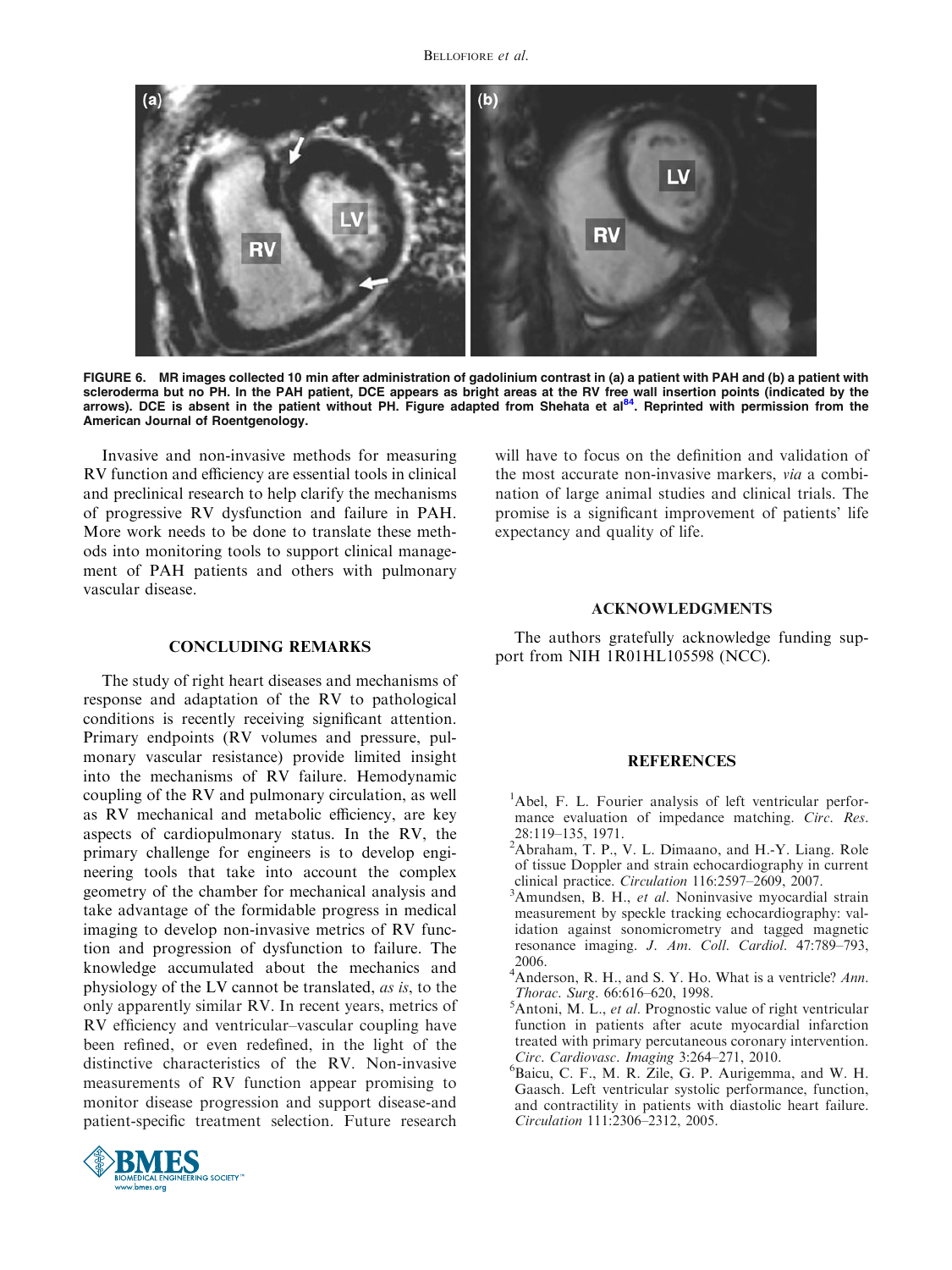- <span id="page-12-0"></span><sup>7</sup>Barst, R. J., et al. Diagnosis and differential assessment of pulmonary arterial hypertension. J. Am. Coll. Cardiol. 43:40S–47S, 2004.
- <sup>8</sup>Bellofiore, A., et al. Impact of acute pulmonary embolization on arterial stiffening and right ventricular function in dogs. Ann. Biomed. Eng. 41:195–204, 2013. <sup>9</sup>
- <sup>9</sup>Benza, R. L., et al. Predicting survival in pulmonary arterial hypertension: insights from the Registry to Evaluate Early and Long-Term Pulmonary Arterial Hypertension Disease Management (REVEAL). Circulation
- 122:164–172, 2010.<br><sup>10</sup>Bishop, A., *et al.* Clinical application of the conductance catheter technique in the adult human right ventricle. Int.
- J. Cardiol. 58:211–221, 1997.<br><sup>11</sup>Blyth, K. G., et al. Contrast enhanced-cardiovascular magnetic resonance imaging in patients with pulmonary
- hypertension. Eur. Heart J. 26:1993-1999, 2005.<br><sup>12</sup>Bonnemains, L., et al. Assessment of right ventricle volumes and function by cardiac MRI: quantification of the regional and global interobserver variability. Magn.
- Reson. Med. 67:1740-1746, 2012.<br><sup>13</sup>Brimioulle, S., P. Wauthy, and R. Naeije. Single-beat evaluation of right ventricular contractility. Crit. Care Med. 33:917-918, 2005.
- $14$ Brimioulle, S., et al. Single-beat estimation of right ventricular end-systolic pressure-volume relationship. Am. J.<br>Physiol. Heart Circ. Physiol. 284:H1625–H1630, 2003.
- <sup>15</sup>Brown, K. A., and R. V. Ditchey. Human right ventricular end-systolic pressure-volume relation defined by
- maximal elastance. *Circulation 78:81–91*, 1988.<br><sup>16</sup>Burkhoff, D., and K. Sagawa. Ventricular efficiency predicted by an analytical model. Am. J. Physiol. Regul.<br>Integr. Comp. Physiol. 250:R1021-R1027, 1986.
- $17D'$ Alonzo, G. E., et al. Survival in patients with primary pulmonary hypertension. Results from a national pro-
- spective registry. Ann. Intern. Med. 115:343–349, 1991.<br><sup>18</sup>D'Orio, V., et al. Pulmonary impedance and right ventricular–vascular coupling in endotoxin shock. Cardio-
- vasc. Res. 38:375–382, 1998.<br><sup>19</sup>Daicho, T., et al. Possible involvement of mitochondrial energy-producing ability in the development of right ventricular failure in monocrotaline-induced pulmonary
- hypertensive rats. *J. Pharmacol. Sci.* 111:33–43, 2009.<br><sup>20</sup>Danton, M. H. D., *et al.* Right ventricular volume measurement by conductance catheter. Am. J. Physiol. Heart
- Circ. Physiol. 285:H1774–H1785, 2003. 21Das, A., R. K. Banerjee, and W. M. Gottliebson. Right ventricular inefficiency in repaired tetralogy of Fallot: proof of concept for energy calculations from cardiac MRI data. Ann. Biomed. Eng. 38:3674-3687, 2010.
- $^{22}$ Dos Santos, I., et al. Measurement of ejection fraction with standard thermodilution catheters. *Med. Eng. Phys.*
- 24:325–335, 2002.<br><sup>23</sup>Fisher, M. R., *et al.* Accuracy of Doppler echocardiography in the hemodynamic assessment of pulmonary hyperten-
- sion. Am. J. Respir. Crit. Care Med. 179:615–621, 2009. 24Fitzpatrick, J. M., and B. J. Grant. Effects of pulmonary vascular obstruction on right ventricular afterload. Am.<br>Rev. Respir. Dis. 141:944-952, 1990.
- $25$ Forfia, P. R., et al. Tricuspid annular displacement predicts survival in pulmonary hypertension. Am. J. Respir.
- Crit. Care Med. 174:1034–1041, 2006. 26Fourie, P. R., A. R. Coetzee, and C. T. Bolliger. Pulmonary artery compliance: its role in right ventricular– arterial coupling. Cardiovasc. Res. 26:839–844, 1992.
- $^{27}$ Galiè, N., et al. Guidelines for the diagnosis and treatment of pulmonary hypertension the task force for the diagnosis and treatment of pulmonary hypertension of the European Society of Cardiology (ESC) and the European Respiratory Society (ERS), endorsed by the Internati. *Eur. Heart J.* 30:2493–2537, 2009.
- <sup>28</sup>Gan, C. T.-J., et al. Noninvasively assessed pulmonary artery stiffness predicts mortality in pulmonary arterial hypertension. Chest 132:1906-1912, 2007.
- $29\text{Ghio}, S$ ., et al. Prognostic relevance of the echocardiographic assessment of right ventricular function in patients with idiopathic pulmonary arterial hypertension.
- *Int. J. Cardiol.* 140:272–278, 2010.<br><sup>30</sup>Ghuysen, A., *et al.* Alteration of right ventricular–pulmonary vascular coupling in a porcine model of pro-
- gressive pressure overloading. Shock 29:197–204, 2008. 31Giardini, A., and T. A. Tacy. Non-invasive estimation of pressure gradients in regurgitant jets: an overdue consideration. Eur. J. Echocardiogr. 9:578–584, 2008.
- <sup>32</sup>Giusca, S., et al. Deformation imaging describes right ventricular function better than longitudinal displacement
- of the tricuspid ring. *Heart* 96:281–288, 2010.  $33\overline{\text{Gómez}}$ , A., *et al.* Right ventricular ischemia in patients with primary pulmonary hypertension. J. Am. Coll. Car-
- diol. 38:1137–1142, 2001.<br> $34$ Gorcsan, 3rd, J., *et al.* Right ventricular performance and contractile reserve in patients with severe heart failure. Assessment by pressure-area relations and association with outcome. *Circulation* 94:3190–3197, 1996.
- <sup>35</sup>Grignola, J. C., F. Ginés, D. Bia, and R. Armentano. Improved right ventricular–vascular coupling during active pulmonary hypertension. Int. J. Cardiol. 115:171–182, 2007.
- <sup>36</sup>Grossman, W., D. Jones, and L. P. McLaurin. Wall stress and patterns of hypertrophy in the human left ventricle.
- J. Clin. Invest. 56:56–64, 1975.<br><sup>37</sup>Gupta, K. B., *et al.* Measurement of end-systolic pressurevolume relations by intra-aortic balloon occlusion. Cir-
- culation 80:1016–1028, 1989.<br><sup>38</sup>Hoeper, M. M., *et al.* Determination of cardiac output by the Fick method, thermodilution, and acetylene rebreathing in pulmonary hypertension. Am. J. Respir.
- Crit. Care Med. 160:535–541, 1999.<br><sup>39</sup>Huez, S., S. Brimioulle, R. Naeije, and J.-L. Vachiéry. Feasibility of routine pulmonary arterial impedance measurements in pulmonary hypertension. Chest
- 125:2121–2128, 2004.<br><sup>40</sup>Kasner, M., *et al.* Left ventricular dysfunction induced by nonsevere idiopathic pulmonary arterial hypertension: a pressure-volume relationship study. Am. J. Respir. Crit. Care Med. 186:181-189, 2012.
- $A<sup>1</sup>$ Kawut, S. M., et al. New predictors of outcome in idiopathic pulmonary arterial hypertension. Am. J. Cardiol.
- 95:199–203, 2005.<br><sup>42</sup>Kerbaul, F., *et al.* How prostacyclin improves cardiac output in right heart failure in conjunction with pulmonary hypertension. Am. J. Respir. Crit. Care Med.
- 175:846–850, 2007.<br><sup>43</sup>Kind, T., *et al.* Right ventricular ejection fraction is better reflected by transverse rather than longitudinal wall motion in pulmonary hypertension. J. Cardiovasc. Magn.
- Reson. 12:35, 2010.<br><sup>44</sup>Kjørstad, K. E., C. Korvald, and T. Myrmel. Pressure– volume-based single-beat estimations cannot predict left ventricular contractility in vivo. Am. J. Physiol. Heart Circ. Physiol. 282:H1739–H1750, 2002.

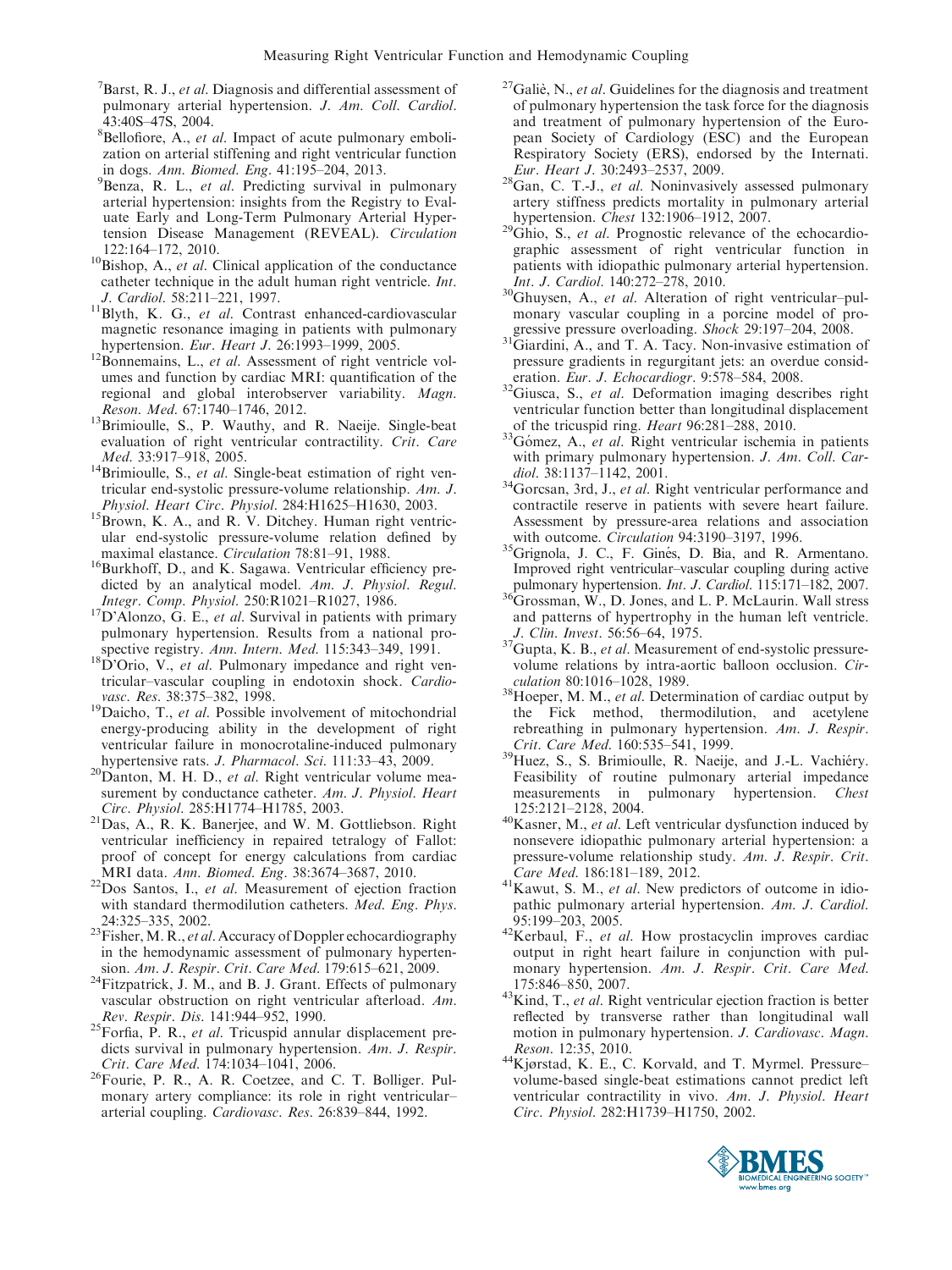- <span id="page-13-0"></span><sup>45</sup>Kolwicz, S. C. J., and R. Tian. Glucose metabolism and cardiac hypertrophy. *Cardiovasc. Res.* 90:194–201, 2011.
- $46$ Kuehne, T., et al. Magnetic resonance imaging analysis of right ventricular pressure-volume loops. Circulation
- $11$ <sup>47</sup>Lambermont, B., *et al.* Effects of endotoxic shock on right ventricular systolic function and mechanical efficiency.
- Cardiovasc. Res. 59:412–418, 2003. 48Lambermont, B., et al. Comparison between single-beat and multiple-beat methods for estimation of right ven-<br>tricular contractility. Crit. Care Med. 32:1886-1890, 2004.
- <sup>49</sup> Lopaschuk, G. D., et al. Myocardial fatty acid metabo-lism in health and disease. *Physiol. Rev.* 90:207–258, 2010.
- $10^{50}$ López-Candales, A., et al. Right ventricular systolic function is not the sole determinant of tricuspid annular
- motion. Am. J. Cardiol. 98:973-977, 2006.<br><sup>51</sup>Mahapatra, S., et al. Relationship of pulmonary arterial capacitance and mortality in idiopathic pulmonary arte-<br>rial hypertension. J. Am. Coll. Cardiol. 47:799-803, 2006.
- <sup>52</sup>Mahrholdt, H., et al. Delayed enhancement cardiovascular magnetic resonance assessment of non-ischaemic car-
- diomyopathies. Eur. Heart J. 26:1461–1474, 2005.<br>
53 Mathai, S. C., et al. Tricuspid annular plane systolic excursion is a robust outcome measure in systemic sclerosis-associated pulmonary arterial hypertension. J.
- Rheumatol. 38:2410–2418, 2011.<br><sup>54</sup>Matthews, J. C., and V. McLaughlin. Acute right ventricular failure in the setting of acute pulmonary embolism or chronic pulmonary hypertension: a detailed review of the pathophysiology, diagnosis, and management. Curr.
- Cardiol. Rev. 4:49–59, 2008.<br><sup>55</sup>McCann, G. P., et al. Extent of MRI delayed enhancement of myocardial mass is related to right ventricular dysfunction in pulmonary artery hypertension. AJR Am.
- J. Roentgenol. 188:349–355, 2007.<br><sup>56</sup>Monroe, R. G., et al. The Anrep effect reconsidered. J.<br>*Clin. Invest.* 51:2573–2583. 1972.
- $57$ Mooij, C. F., et al. Reproducibility of MRI measurements of right ventricular size and function in patients with normal and dilated ventricles. J. Magn. Reson. Imaging
- $28:67-73$ , 2008.<br><sup>58</sup>Moral, S., *et al.* New index alpha improves detection of pulmonary hypertension in comparison with other cardiac
- magnetic resonance indices. *Int. J. Cardiol.* 161:25–30, 2012. <sup>59</sup>Morimont, P., *et al.* Effective arterial elastance as an index of pulmonary vascular load. Am. J. Physiol. Heart Circ.
- Physiol. 294:H2736–H2742, 2008. <sup>60</sup>Nozawa, T., *et al.* Relation between oxygen consumption and pressure-volume area of in situ dog heart. Am. J. Physiol. 253:H31-H40, 1987.
- ${}^{61}O'$ Rourke, M. F. Vascular impedance in studies of arterial
- and cardiac function. *Physiol. Rev.* 62:570–623, 1982. <sup>62</sup>Oikawa, M., *et al.* Increased [18F]fluorodeoxyglucose accumulation in right ventricular free wall in patients with pulmonary hypertension and the effect of epoprostenol. J.
- Am. Coll. Cardiol. 45:1849–1855, 2005.<br><sup>63</sup>Oosterhof, T., B. J. M. Mulder, H. W. Vliegen, and A. de Roos. Corrected tetralogy of Fallot: delayed enhancement in right ventricular outflow tract. Radiology 237:868–871,
- $^{2005}$ .<br><sup>64</sup>Overbeek, M. J., *et al.* Right ventricular contractility in systemic sclerosis-associated and idiopathic pulmonary arterial hypertension. Eur. Respir. J. 31:1160–1166, 2008. 65Pagnamenta, A., et al. Early right ventriculo-arterial
- uncoupling in borderline pulmonary hypertension on

experimental heart failure. J. Appl. Physiol. 109:1080– 1085, 2010.<br> $^{66}$ Peterson, L. R., and R. J. Gropler. Radionuclide imaging

- of myocardial metabolism. Circ Cardiovasc Imaging
- $3:211-222$ , 2010.<br><sup>67</sup>Piao, L., G. Marsboom, and S. L. Archer. Mitochondrial metabolic adaptation in right ventricular hypertrophy and
- failure. *J. Mol. Med.* 88:1011–1020, 2010.<br><sup>68</sup>Quaife, R. A., *et al.* Importance of right ventricular endsystolic regional wall stress in idiopathic pulmonary arterial hypertension: a new method for estimation of right ven-
- tricular wall stress. *Eur. J. Med. Res.* 11:214–220, 2006. <sup>69</sup>Revel, M.-P., *et al.* Pulmonary hypertension: eCG-gated 64-section CT angiographic evaluation of new functional parameters as diagnostic criteria. Radiology 250:558–566,
- $^{2009}$ .<br><sup>70</sup>Rex, S., *et al.* Effects of inhaled iloprost on right ventricular contractility, right ventriculo-vascular coupling and ventricular interdependence: a randomized placebocontrolled trial in an experimental model of acute pul-
- monary hypertension. Crit. Care 12:R113, 2008.<br><sup>71</sup>Rich, J. D., et al. Inaccuracy of Doppler echocardiographic estimates of pulmonary artery pressures in patients with pulmonary hypertension: implications for
- clinical practice. *Chest* 139:988–993, 2011.<br><sup>72</sup>Roberts, J. D., and P. R. Forfia. Diagnosis and assessment of pulmonary vascular disease by Doppler echo-<br>cardiography. Pulm. Circ. 1:160–181, 2011.
- $^{73}$ Rondelet, B., et al. Sildenafil added to sitaxsentan in overcirculation-induced pulmonary arterial hypertension. Am. J. Physiol. Heart Circ. Physiol. 299:H1118–H1123,
- $^{74}$ Sachdev, A., *et al.* Right ventricular strain for prediction of survival in patients with pulmonary arterial hyperten-
- sion. Chest 139:1299–1309, 2011. 75Santamore, W. P., and L. J. Dell'Italia. Ventricular interdependence: significant left ventricular contributions to right ventricular systolic function. Prog. Cardiovasc
- Dis. 40:289–308, 1998.<br><sup>76</sup>Sanz, J., *et al.* Prevalence and correlates of septal delayed contrast enhancement in patients with pulmonary hyper-
- tension. Am. J. Cardiol. 100:731–735, 2007.<br><sup>77</sup>Sanz, J., *et al.* Evaluation of pulmonary artery stiffness in pulmonary hypertension with cardiac magnetic resonance. JACC Cardiovasc. Imaging 2:286-295, 2009.
- <sup>78</sup>Sanz, J., et al. Right ventriculo-arterial coupling in pulmonary hypertension: a magnetic resonance study. Heart
- 98:238–243, 2012.<br><sup>79</sup>Saouti, N., N. Westerhof, P. E. Postmus, and A. Vonk-Noordegraaf. The arterial load in pulmonary hypertension. *Eur. Respir. Rev.* 19:197–203, 2010.
- $80$ Saouti, N., et al. RC time constant of single lung equals that of both lungs together: a study in chronic thromboembolic pulmonary hypertension. Am. J. Physiol. Heart
- Circ. Physiol. 297:H2154–H2160, 2009.<br><sup>81</sup>Saouti, N., et al. Right ventricular oscillatory power is a constant fraction of total power irrespective of pulmonary artery pressure. Am. J. Respir. Crit. Care Med. 182:1315–
- $^{82}$ Sheehan, F., and A. Redington. The right ventricle: anatomy, physiology and clinical imaging. Heart 94:1510–
- 1515, 2008.<br><sup>83</sup>Shehata, M. L., *et al.* Myocardial tissue tagging with cardiovascular magnetic resonance. J. Cardiovasc. Magn. Reson. 11:55, 2009.